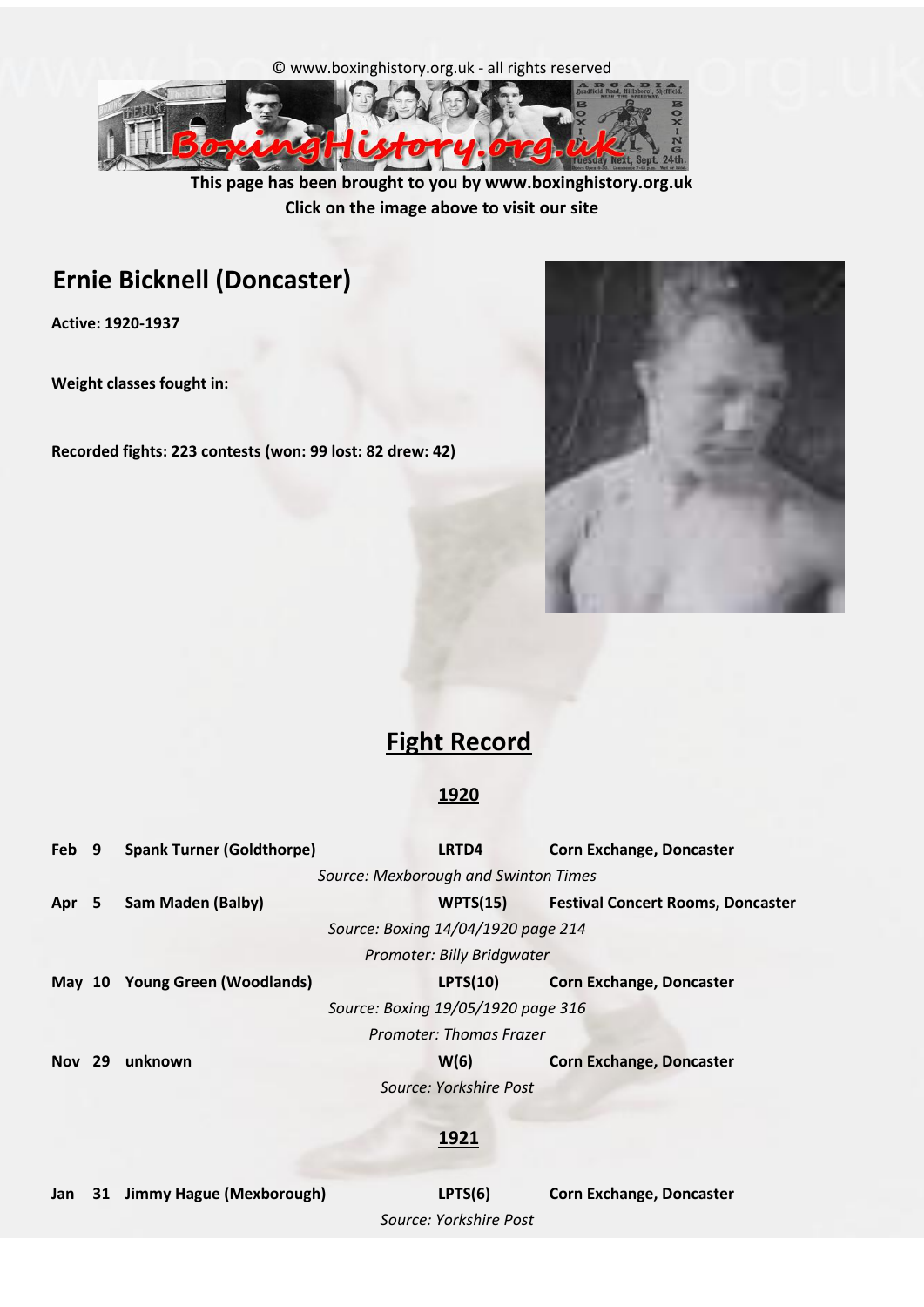**Sep 26 Sid Smith (Sheffield) DRAW(6) Corn Exchange, Doncaster**

*Source: Boxing 05/10/1921 page 126*

**Dec 5 Fred Hunt (Sheffield) LPTS(6) Corn Exchange, Doncaster** *Referee: Harry Jennings(Bradford) Source: Sheffield Daily Telegraph*

| Jan        |              | 27 Harold Farmer (Doncaster)      | LPTS(6)                                                         | <b>Central Hall, Scunthorpe</b>       |
|------------|--------------|-----------------------------------|-----------------------------------------------------------------|---------------------------------------|
|            |              |                                   | Source: Sheffield Daily Telegraph                               |                                       |
|            |              |                                   | Promoter: messrs H Hornsby & W Bridgwater                       |                                       |
| Jun        |              | 24 Jimmy White (Hemsworth)        | WRTD5                                                           | <b>Queens Grounds, Barnsley</b>       |
|            |              |                                   | Source: Boxing                                                  |                                       |
| Jul        | $\mathbf{1}$ | <b>Harold Farmer (Doncaster)</b>  | LPTS(6)                                                         | <b>Selby</b>                          |
|            |              |                                   | Source: Manchester Sporting Chronicle                           |                                       |
| Jul        | 8            | <b>Jimmy White (Hemsworth)</b>    | WPTS(8)                                                         | Hippodrome, Hemsworth                 |
|            |              |                                   | Source: Mexborough and Swinton Times                            |                                       |
|            |              |                                   | Attendance: 500                                                 |                                       |
| Jul        |              | 22 Jimmy White (Hemsworth)        | WPTS(8)                                                         | <b>Denaby Main</b>                    |
|            |              |                                   | Source: Boxing 26/07/1922 pages 382 and 383                     |                                       |
| Jul        |              | 27 Kid Cunningham (Scunthorpe)    | DRAW(6)                                                         | <b>Central Hall, Scunthorpe</b>       |
|            |              |                                   | Source: Scunthorpe and Frodingham Star                          |                                       |
|            |              | Aug 26 Johnny Rawson (Denaby)     | <b>DRAW(10)</b>                                                 | <b>United Football Ground, Denaby</b> |
|            |              |                                   | Source: Boxing 30/08/1922 page 45                               |                                       |
|            |              |                                   | Referee: Iron Hague Promoter: Tommy Stokes                      |                                       |
| <b>Oct</b> |              | 16 Young Fawcett (Grimsby)        | WRTD5                                                           | <b>Gaiety Theatre, Grimsby</b>        |
|            |              |                                   | <b>Source: Grimsby News</b>                                     |                                       |
|            |              |                                   | Referee: WJ Farnell Attendance: 2500                            |                                       |
| Oct        |              | 30 Young Redfern (South Elmsall)  | DRAW(3)                                                         | <b>Corn Exchange, Doncaster</b>       |
|            |              |                                   | Source: Boxing 08/11/1922 pages 204 and 205                     |                                       |
|            |              |                                   | (novice competition)                                            |                                       |
|            |              |                                   |                                                                 |                                       |
|            |              |                                   | <u> 1923 </u>                                                   |                                       |
|            |              |                                   |                                                                 |                                       |
|            |              | Mar 12 Harry Norton (Wakefield)   | LPTS(10)                                                        | <b>Corn Exchange, Doncaster</b>       |
|            |              |                                   | Source: Sheffield Daily Telegraph                               |                                       |
|            |              |                                   | Referee: Harry Stoddart(Manchester) Promoter: Billy Bridgewater |                                       |
| Jul        | 16           | <b>Billy Sheppard (Sheffield)</b> | <b>DRAW(10)</b>                                                 | <b>Gaiety Theatre, Grimsby</b>        |
|            |              |                                   | <b>Source: Grimsby News</b>                                     |                                       |
|            |              |                                   | <b>Referee: Roland Todd</b>                                     |                                       |
| Jul        | 21           | <b>Tommy Ritchie (Preston)</b>    | <b>WPTS(10)</b>                                                 | <b>Football Ground, Preston</b>       |
|            |              |                                   | Source: Boxing 01/08/1923 pages 237 and 238                     |                                       |
| Jul        | 28           | <b>Harold Farmer (Doncaster)</b>  | <b>WPTS(15)</b>                                                 | <b>Bridgwater's Gymnasium, Balby</b>  |
|            |              |                                   | Source: Boxing 01/08/1923 page 238                              |                                       |
|            |              |                                   | Referee: Tommy Stokes Promoter: Billy Bridgwater                |                                       |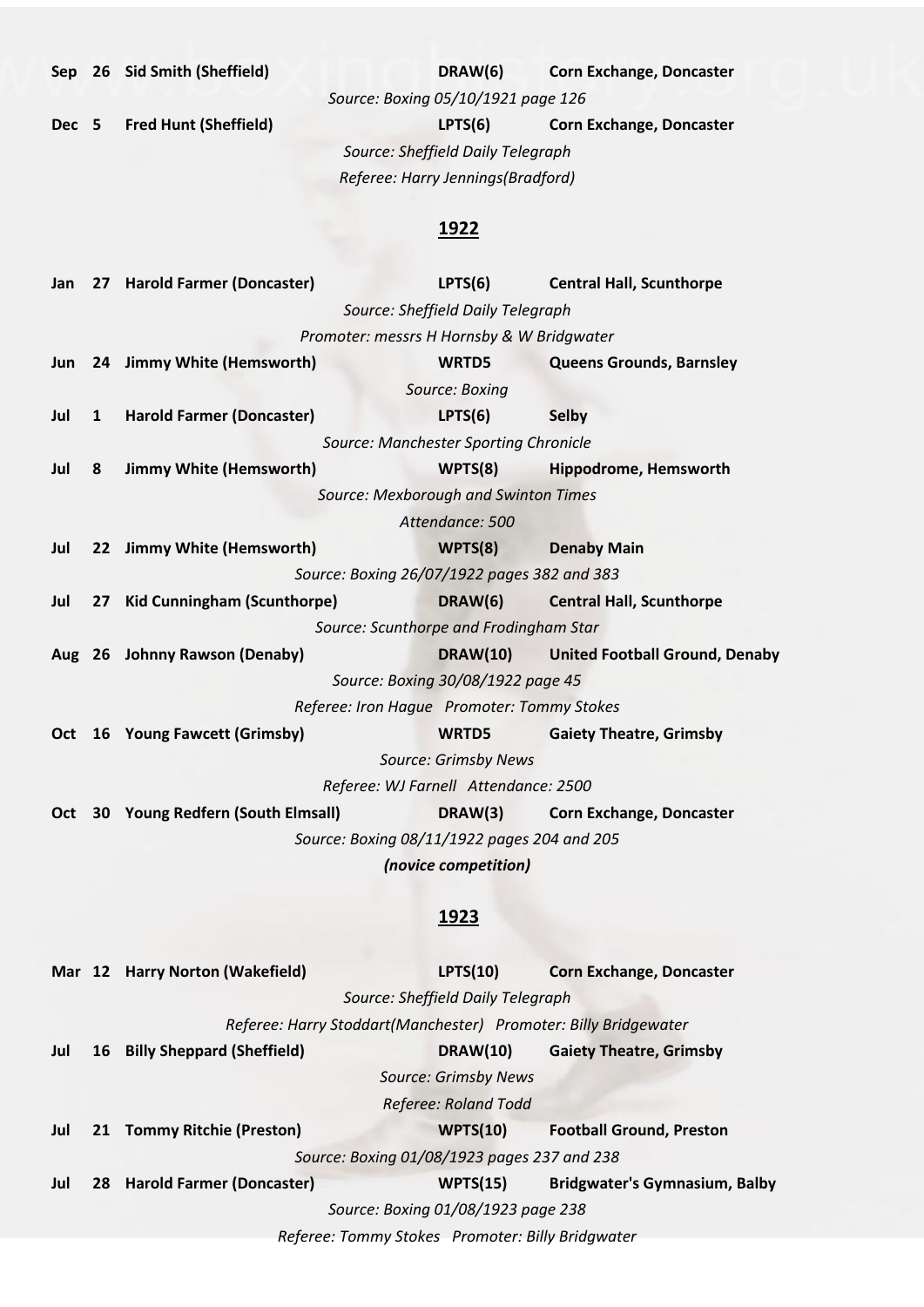| Sep | <b>Charlie Kelk (Sheffield)</b> |                                    | <b>LRTD8(10)</b>                  | <b>Bridgwater's Gymnasium, Balby</b> |
|-----|---------------------------------|------------------------------------|-----------------------------------|--------------------------------------|
|     |                                 | Source: Boxing 05/09/1923 page 61  |                                   |                                      |
|     |                                 |                                    | Promoter: Billy Bridgwater        |                                      |
|     | Sep 24 Young Mickey (Royton)    |                                    | <b>DRAW(15)</b>                   | <b>East Kirkby</b>                   |
|     |                                 | Source: Boxing 03/10/1923 page 126 |                                   |                                      |
|     | Oct 15 Sid Breeze (mexborough)  |                                    | LPTS(6)                           | <b>Corn Exchange, Doncaster</b>      |
|     |                                 |                                    | Source: Sheffield Daily Telegraph |                                      |
|     |                                 |                                    | Referee: Nat Mawby                |                                      |

| Jan      |                  | 15 Young Mickey (Royton)                                       | WPTS(15)                            | <b>Market Hall, East Kirkby</b>              |  |
|----------|------------------|----------------------------------------------------------------|-------------------------------------|----------------------------------------------|--|
|          |                  |                                                                | Source: Boxing 23/01/1924 page 386  |                                              |  |
| May 3    |                  | <b>Jack Moran (Bentley)</b>                                    | <b>WKO4(15)</b>                     | Scunthorpe                                   |  |
|          |                  |                                                                | Source: Sheffield Daily Telegraph   |                                              |  |
|          |                  | Referee: Cliff Whitlam Promoter: Albert Wogin                  |                                     |                                              |  |
| May $29$ |                  | <b>Tom Herring (Grimsby)</b>                                   | WPTS(10)                            | <b>Football Ground, Hull</b>                 |  |
|          |                  |                                                                | Source: Sheffield Daily Telegraph   |                                              |  |
|          |                  |                                                                | Promoter: H Baxter(Thorne)          |                                              |  |
| Jun      |                  | 13 Norman Radford (Barnsley)                                   | <b>WPTS(10)</b>                     | <b>Memorial Park, Thorne Moorends</b>        |  |
|          |                  | Source: Sheffield Daily Telegraph                              |                                     |                                              |  |
|          |                  |                                                                | (9st novice competition 1st series) |                                              |  |
|          |                  |                                                                | Promoter: Ernest McGowan            |                                              |  |
| Jul      | $\boldsymbol{7}$ | <b>Billy Sheppard (Sheffield)</b>                              | <b>DRAW(15)</b>                     | <b>Skating Rink, Chesterfield</b>            |  |
|          |                  |                                                                | Source: Sheffield Daily Telegraph   |                                              |  |
|          |                  | Referee: Herbert Corry(York) Promoter: F Renshaw and WT Haytor |                                     |                                              |  |
| Jul      | 26               | <b>Alf Jarvis (Doncaster)</b>                                  | DRAW(4)                             | <b>Mill Ground, Mansfield</b>                |  |
|          |                  | Source: Mansfield Reporter and Sutton Times                    |                                     |                                              |  |
|          |                  |                                                                | both pupils of Roland Todd          |                                              |  |
| Dec 1    |                  | <b>Jack Jones (Merthyr)</b>                                    | LPTS(10)                            | <b>National Sporting Club, Covent Garden</b> |  |
|          |                  | Source: Boxing 03/12/1924 pages 265 and 266                    |                                     |                                              |  |
|          |                  |                                                                |                                     |                                              |  |
|          |                  |                                                                |                                     |                                              |  |

| Mar 7 | <b>Tosh Price (Mexborough)</b>                                      | DRAW(8)                               | <b>Welfare Hall, Denaby</b>             |
|-------|---------------------------------------------------------------------|---------------------------------------|-----------------------------------------|
|       |                                                                     | Source: Mexborough and Swinton Times  |                                         |
|       | Mar 19 Ted Williams (Sheffield)                                     | WPTS(10)                              | <b>Market Hall, Goole</b>               |
|       |                                                                     | Source: Goole Times and Weekly Herald |                                         |
|       | Jun 25 Charlie Tonner (Birkenhead)                                  | <b>LRSF7(10)</b>                      | <b>Pudsey Street Stadium, Liverpool</b> |
|       |                                                                     | Source: Boxing 01/07/1925 page 329    |                                         |
| Oct   | 18 Jim Learoyd (Leeds)                                              | LDSQ10(15)                            | NSC, Leeds                              |
|       |                                                                     | Source: Boxing 21/10/1925 page 175    |                                         |
|       | Learoyd was Northern Area Lightweight Champion 1931-32 and 1932-33. |                                       |                                         |
|       | Referee: Ben Green Promoter: Albert Heslop                          |                                       |                                         |
|       | Learoyd sub for Deaf Burke - Burke manager is Mr Hughes             |                                       |                                         |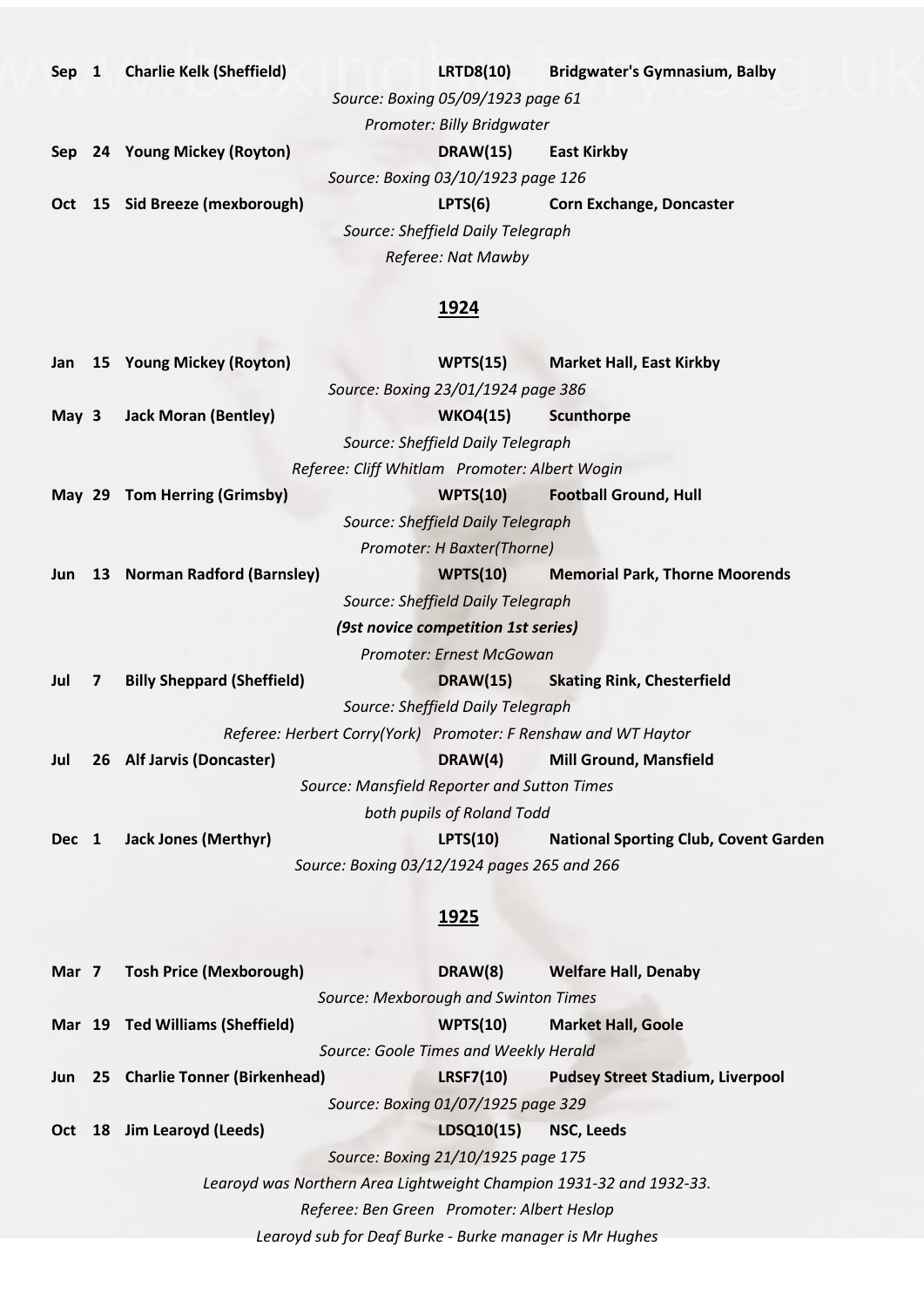# **Dec 31 Johnny Lindon (St Luke's) WPTS(12) The Ring, Blackfriars**

*Source: Boxing 06/01/1926 page 350*

## **1926**

| Jan           |    | 23 Ted Williams (Sheffield)    | WKO3                                     | Miners Welfare Institute, New Edlington        |
|---------------|----|--------------------------------|------------------------------------------|------------------------------------------------|
|               |    |                                | Source: Sheffield Star                   |                                                |
| Jan           |    | 28 Eddie Hunt (Liverpool)      | LPTS(10)                                 | <b>Pudsey Street Stadium, Liverpool</b>        |
|               |    |                                | Source: Boxing 03/02/1926 page 413       |                                                |
| Jan           | 29 | <b>Tommy Dowd (Wigan)</b>      | WPTS(10)                                 | <b>Central Hall, Scunthorpe</b>                |
|               |    |                                | Source: Sheffield Daily Telegraph        |                                                |
|               |    |                                | Referee: Reg Herman(Bridlington)         |                                                |
| Feb 9         |    | <b>Tommy Dowd (Wigan)</b>      | WPTS(10)                                 | Scunthorpe                                     |
|               |    |                                | Source: Vic Hardwicke (Boxing Historian) |                                                |
| <b>Mar</b> 27 |    | <b>Billy Hague (Sheffield)</b> | WPTS(10)                                 | <b>Drill Hall, Barnsley</b>                    |
|               |    |                                | Source: Sheffield Daily Telegraph        |                                                |
| Apr           | 25 | <b>Billy Hague (Sheffield)</b> | WPTS(10)                                 | <b>Miners Welfare Institute, New Edlington</b> |
|               |    |                                | Source: Sheffield Daily Telegraph        |                                                |
|               |    |                                |                                          |                                                |

|          |   | Feb 26 Private Robson (Sunderland) | LPTS(15)                                        | Holmeside, Sunderland                   |
|----------|---|------------------------------------|-------------------------------------------------|-----------------------------------------|
|          |   |                                    | Source: Boxing 02/03/1927 page 28               |                                         |
|          |   | Apr 2 Tommy Oliver (Sunderland)    | WPTS(15)                                        | Holmeside, Sunderland                   |
|          |   |                                    | Source: Boxing 06/04/1927 page 112              |                                         |
| Apr      |   | 10 Sam Acton (Hyde)                | <b>WKO5(15)</b>                                 | <b>NSC, Leeds</b>                       |
|          |   |                                    | Source: Boxing 13/04/1927 page 132              |                                         |
|          |   |                                    | (Pitmen's Featherweight Title)                  |                                         |
|          |   |                                    | Promoter: Albert Heslop                         |                                         |
| Apr      |   | 16 Jim Birch (Barnsley)            | WPTS(15)                                        | <b>St James Hall, Newcastle</b>         |
|          |   |                                    | Source: Boxing 20/04/1927 pages 146 and 147     |                                         |
| Apr      |   | 30 Jim Lavin (Wigan)               |                                                 | WDSQ4(15) Plant Hotel, Mexborough       |
|          |   |                                    | Source: Boxing 04/05/1927 page 179              |                                         |
|          |   |                                    | Promoter: Frank Lane                            |                                         |
|          |   | May 13 Jock McFarlane (Bolton)     | <b>WRTD4(15)</b>                                | <b>Marathon Stadium, Preston</b>        |
|          |   |                                    | Source: Lancashire Daily Post(Preston)          |                                         |
|          |   |                                    | McFarlane lost 4 teeth                          |                                         |
|          |   | May 14 Joseph YooYoo (Madagascar)  | WPTS(15)                                        | <b>Scunthorpe United FC, Scunthorpe</b> |
|          |   |                                    | Source: Boxing 18/05/1927 page 218              |                                         |
|          |   |                                    | Referee: Harry Jennings Promoter: Harry Housman |                                         |
| May $23$ |   | <b>Harold Ratchford (Oldham)</b>   | WPTS(15)                                        | <b>St James Hall, Newcastle</b>         |
|          |   |                                    | Source: Boxing 31/05/1927 page 259              |                                         |
| Jun      | 6 | <b>Harry Robinson (Mexborough)</b> |                                                 | LRTD12(15) Plant Hotel, Mexborough      |
|          |   |                                    | Source: Boxing 14/06/1927 page 307              |                                         |
|          |   |                                    | Referee: Fred Shepherd Promoter: Frank Lane     |                                         |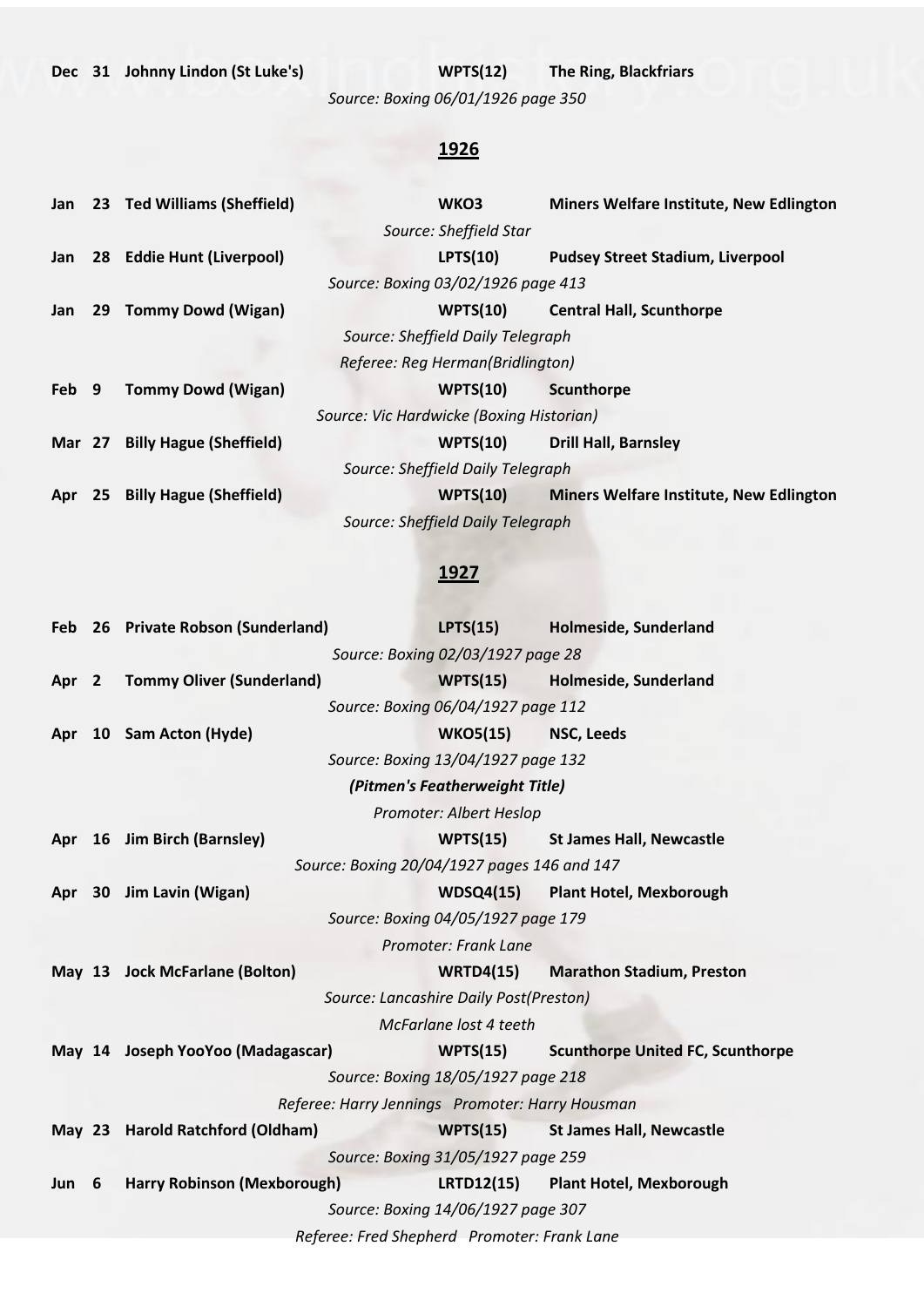| Jul              | 9              | <b>Harold Ratchford (Oldham)</b>                      | WDSQ6(15)                                 | <b>Marathon Stadium, Preston</b>     |
|------------------|----------------|-------------------------------------------------------|-------------------------------------------|--------------------------------------|
|                  |                | Source: Boxing 12/07/1927 pages 403 and 404           |                                           |                                      |
| Jul              | 29             | <b>Moss Tuplin (Grimsby)</b>                          | <b>WKO6(15)</b>                           | Scunthorpe                           |
|                  |                |                                                       | Source: Vic Hardwicke (Boxing Historian)  |                                      |
| Sep              | $\overline{2}$ | <b>Tommy Dowd (Wigan)</b>                             | <b>WKO5(10)</b>                           | <b>Central Rooms, Scunthorpe</b>     |
|                  |                |                                                       | Source: Scunthorpe and Frodingham Star    |                                      |
|                  |                | Referee: J Hornsby Promoter: Messrs Housman and Drury |                                           |                                      |
| Sep 3            |                | Harry Burnstone (Middlesbrough)                       | <b>LPTS(10)</b>                           | <b>Plant Hotel, Mexborough</b>       |
|                  |                |                                                       | Source: Boxing 06/09/1927 pages 73 and 74 |                                      |
|                  |                |                                                       | Promoter: Frank Lane                      |                                      |
| <b>Sep</b>       |                | 17 Ted Doyle (South Shields)                          | LPTS(15)                                  | <b>Coliseum, Tyne Dock</b>           |
|                  |                | Source: Boxing 20/09/1927 pages 110 and 111           |                                           |                                      |
|                  |                |                                                       | Doyle sub for Billy Brown(Barnsley)       |                                      |
|                  |                | Oct 24 Arthur Lloyd (Camberwell)                      |                                           | WRTD6(15) Alcazar, Edmonton          |
|                  |                |                                                       | Source: Boxing 25/10/1927 page 202        |                                      |
| Nov <sub>1</sub> |                | <b>Glyn Mainwaring (Pontardawe)</b>                   | LPTS(15)                                  | <b>Pitfield Street Baths, Hoxton</b> |
|                  |                | Source: Boxing 08/11/1927 pages 232 and 234           |                                           |                                      |
|                  |                | Nov 16 Len Fowler (Birmingham)                        | LPTS(15)                                  | <b>Ryle's Market, Smethwick</b>      |
|                  |                |                                                       | Source: Boxing 22/11/1927 page 271        |                                      |
|                  |                | Bicknell sub for Arthur Boddington(Wellingborough)    |                                           |                                      |
| <b>Dec</b>       | <b>11</b>      | <b>Harry Norton (Wakefield)</b>                       | <b>WRSF9(15)</b>                          | <b>NSC, Leeds</b>                    |
|                  |                |                                                       | Source: Boxing 13/12/1927 page 317        |                                      |
|                  |                |                                                       |                                           |                                      |

| Jan    | 18 Ted Cullen (Mansfield)          |                                                          | <b>WRSF12(15)</b> | <b>Ryle's Market, Smethwick</b> |
|--------|------------------------------------|----------------------------------------------------------|-------------------|---------------------------------|
|        |                                    | Source: Boxing 24/01/1928 page 415                       |                   |                                 |
|        |                                    | Promoter: Tom Jukes                                      |                   |                                 |
| Feb 17 | <b>Ike Bradley (Salford)</b>       | WPTS(15)                                                 |                   | <b>Drill Hall, Goole</b>        |
|        |                                    | Source: Boxing 21/02/1928 page 479                       |                   |                                 |
|        |                                    | Referee: Claude Duckett                                  |                   |                                 |
| Mar 3  | Seaman Harrod (Chatham)            | <b>WPTS</b>                                              |                   | <b>Ryle's Market, Smethwick</b> |
|        |                                    | Source: Boxing 06/03/1928 page 510                       |                   |                                 |
| Mar 5  | Jim Learoyd (Leeds)                | <b>DRAW(12)</b>                                          |                   | Scunthorpe                      |
|        |                                    | Source: Boxing 13/03/1928 page 526                       |                   |                                 |
|        |                                    | Referee: Ben Green Promoter: Scunthorpe Boxing Syndicate |                   |                                 |
|        | Mar 10 Bert Priestley (Mexborough) |                                                          | <b>DRAW(10)</b>   | <b>Baths Hall, Denaby</b>       |
|        |                                    | Source: Mexborough and Swinton Times                     |                   |                                 |
|        |                                    | Promoter: Frank Lane                                     |                   |                                 |
| Apr    | 22 Young Bull (Castleford)         | WPTS(12)                                                 |                   | <b>NSC, Leeds</b>               |
|        |                                    | Source: Boxing 25/04/1928 page 623                       |                   |                                 |
|        |                                    | Promoter: Albert Heslop                                  |                   |                                 |
| May 5  | <b>George Hinds (Whickham)</b>     | LPTS(15)                                                 |                   | <b>St James Hall, Newcastle</b> |
|        |                                    | Source: Boxing 09/05/1928 page 654                       |                   |                                 |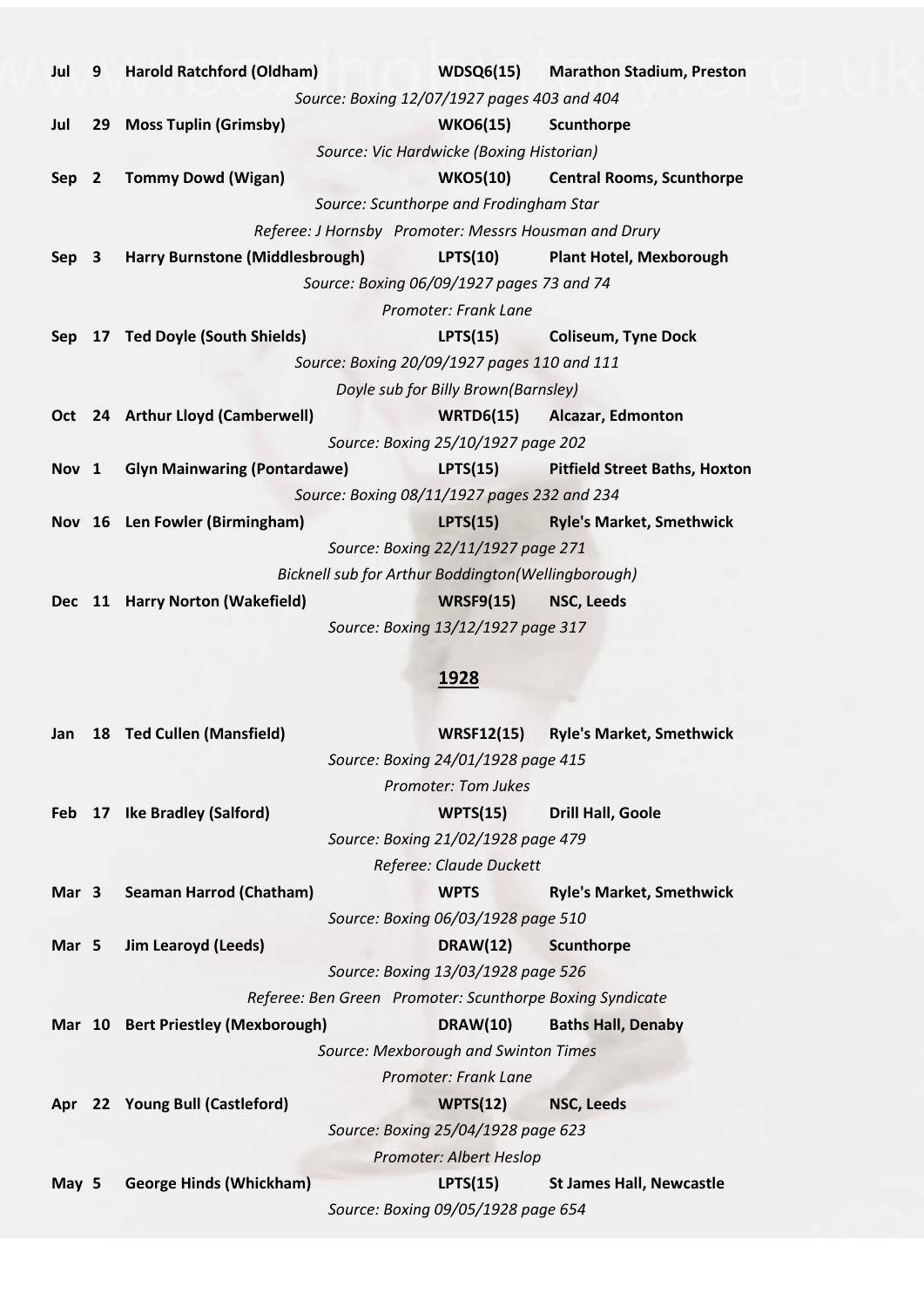|                                            |              | Jun 17 Tom Cartwright (Tipton)     | <b>DRAW(15)</b><br><b>Ryle's Market, Smethwick</b>      |  |  |
|--------------------------------------------|--------------|------------------------------------|---------------------------------------------------------|--|--|
|                                            |              |                                    | Source: Boxing 20/06/1928 page 752                      |  |  |
| Jul                                        | $\mathbf{1}$ | Len Tiger Smith (Birmingham)       | <b>WDSQ9(12)</b><br><b>Ryle's Market, Smethwick</b>     |  |  |
|                                            |              |                                    | Source: Boxing 27/06/1928 page 767                      |  |  |
|                                            |              |                                    | Smith boxed for the British Welterweight Title 1934.    |  |  |
| Jul                                        |              | 22 Albert Dando (Hednesford)       | <b>DRAW(15)</b><br><b>Market, Smethwick</b>             |  |  |
|                                            |              |                                    | Source: Birmingham Gazette                              |  |  |
| Sep 4                                      |              | Joe Brown (Bootle)                 | Palais de Danse, Ashton-under-Lyne<br>WPTS(10)          |  |  |
|                                            |              |                                    | Source: Boxing 11/09/1928 page 138                      |  |  |
|                                            |              |                                    | Promoter: Kid Furness                                   |  |  |
| Sep                                        |              | 16 Bob Sharkey (Leeds)             | WPTS(15)<br>NSC, Leeds                                  |  |  |
|                                            |              |                                    | Source: Boxing 18/09/1928 page 153                      |  |  |
|                                            |              |                                    | Match made at 9st 2lbs                                  |  |  |
| Referee: Ben Green Promoter: Albert Heslop |              |                                    |                                                         |  |  |
|                                            |              |                                    | Bicknell overweight and paid forfeit                    |  |  |
|                                            |              | Sep 25 Harry McQuade (Barrhead)    | WPTS(15)<br>Palais de Danse, Ashton-under-Lyne          |  |  |
|                                            |              |                                    | Source: Boxing 02/10/1928 page 183                      |  |  |
| Oct 2                                      |              | <b>Tom Cartwright (Tipton)</b>     | WPTS(15)<br><b>Ryle's Market, Smethwick</b>             |  |  |
|                                            |              |                                    | Source: Birmingham Gazette                              |  |  |
|                                            |              | Oct 16 Jack Davies (Bolton)        | LPTS(15)<br><b>Ryle's Market, Smethwick</b>             |  |  |
|                                            |              |                                    | Source: Boxing 23/10/1928 pages 233 and 230             |  |  |
|                                            |              |                                    | <b>Promoter: Arthur Stratton</b>                        |  |  |
|                                            |              | Oct 22 Frank Marks (Northampton)   | <b>Crystal Palace, Sydenham</b><br>WPTS(4)              |  |  |
|                                            |              |                                    | Source: Boxing 23/10/1928 page 235                      |  |  |
|                                            |              |                                    | (Featherweight competition semi-final)                  |  |  |
|                                            |              | Oct 22 Jim Briley (Peckham)        | WPTS(3)<br><b>Crystal Palace, Sydenham</b>              |  |  |
|                                            |              |                                    | Source: Boxing 23/10/1928 page 235                      |  |  |
|                                            |              |                                    | (Featherweight competition 2nd series)                  |  |  |
|                                            |              | Oct 22 Jim Collett (Upper Norwood) | WPTS(3)<br><b>Crystal Palace, Sydenham</b>              |  |  |
|                                            |              |                                    | Source: Boxing 23/10/1928 page 235                      |  |  |
|                                            |              |                                    | (Featherweight competition 1st series)                  |  |  |
|                                            |              | Oct 22 Arthur Lloyd (Camberwell)   | <b>WPTS(10)</b><br><b>Crystal Palace, Sydenham</b>      |  |  |
|                                            |              |                                    | Source: Boxing 23/10/1928 page 235                      |  |  |
|                                            |              |                                    | (Featherweight competition final)                       |  |  |
|                                            |              | Oct 29 Jim Birch (Barnsley)        | <b>DRAW(15)</b><br><b>Victory Casino, South Shields</b> |  |  |
|                                            |              |                                    | Source: Boxing 06/11/1928 page 266                      |  |  |
| Nov 5                                      |              | <b>Jack Harris (Manchester)</b>    | <b>DRAW(15)</b><br><b>Alcazar, Edmonton</b>             |  |  |
|                                            |              |                                    | Source: Boxing 06/11/1928 pages 265 and 264             |  |  |
|                                            |              |                                    | Promoter: Harry Abrahams                                |  |  |
|                                            |              | Nov 12 Ted Hornby (Clerkenwell)    | WPTS(15)<br><b>Alcazar, Edmonton</b>                    |  |  |
|                                            |              |                                    | Source: Boxing 13/11/1928 page 281                      |  |  |
|                                            |              | Nov 13 Jack Harris (Manchester)    | LPTS(15)<br><b>Pitfield Street Baths, Hoxton</b>        |  |  |
|                                            |              |                                    | Source: Boxing 20/11/1928 pages 293 and 292             |  |  |
|                                            |              | Nov 19 Frithjof Anderson (Norway)  | <b>LPTS</b><br><b>Oslo Norway</b>                       |  |  |
|                                            |              |                                    | Source: Birmingham Gazette                              |  |  |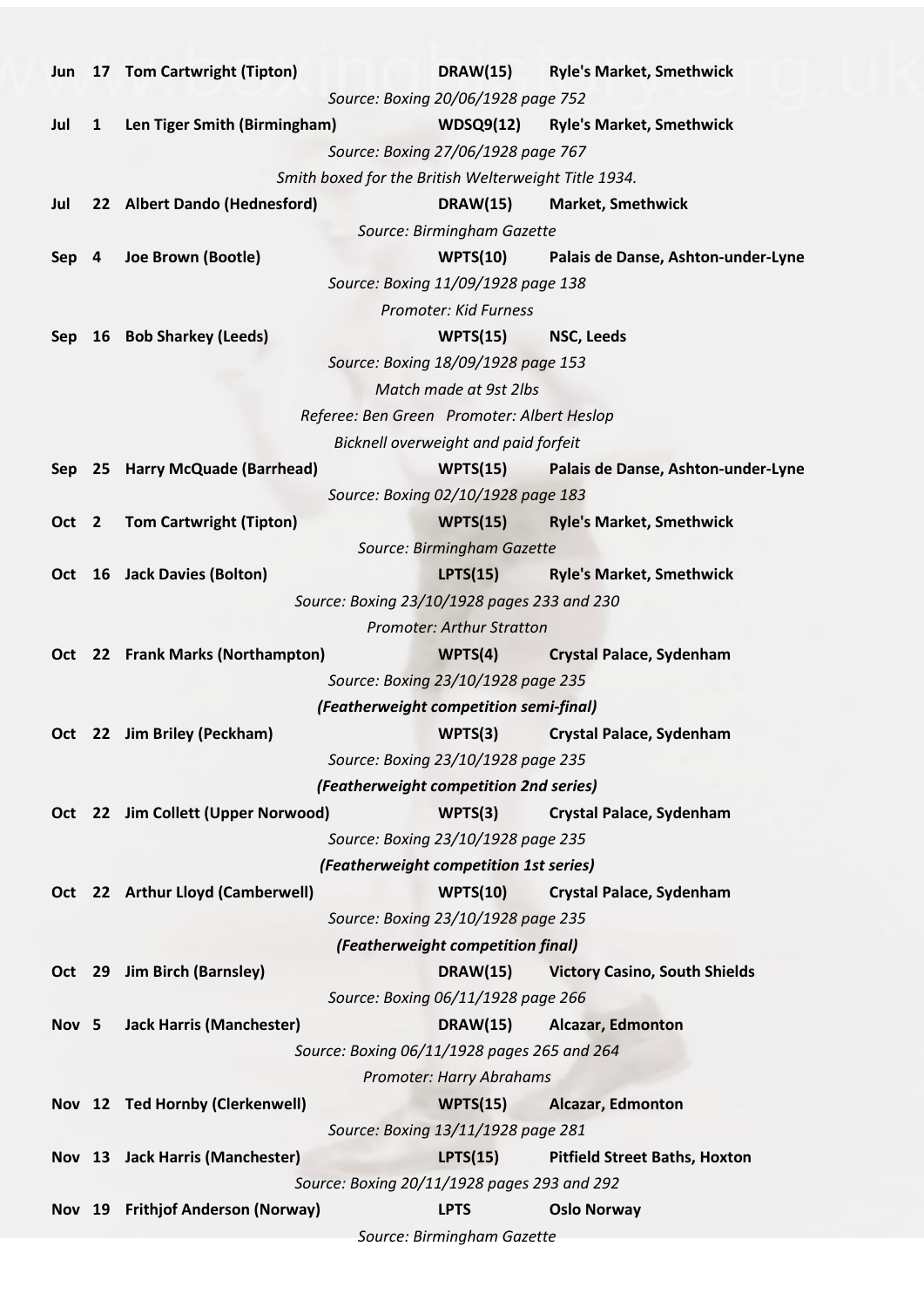| Dec 2 | <b>Jack Lally (Walsall)</b>      | LPTS(12)                                 | <b>Palais De Danse, Bearwood</b>     |
|-------|----------------------------------|------------------------------------------|--------------------------------------|
|       |                                  | Source: Birmingham Gazette               |                                      |
|       | Dec 10 Teddy Brown (Forest Hall) | LPTS(15)                                 | <b>Victory Casino, South Shields</b> |
|       |                                  | Source: Boxing 19/12/1928 page 359       |                                      |
|       | Dec 14 Jim Learoyd (Leeds)       | LRSF(15)                                 | <b>Drill Hall, Goole</b>             |
|       |                                  | Source: Boxing 24/12/1928 page 374       |                                      |
|       |                                  | Referee: Herbert Corry(Selby)            |                                      |
|       | Dec 15 Jim Oldfield (Doncaster)  | WPTS(10)                                 | <b>Edlington</b>                     |
|       |                                  | Source: Vic Hardwicke (Boxing Historian) |                                      |
|       | Dec 26 Jack Kirby (Birmingham)   | <b>LRTD13(15)</b>                        | <b>Ryle's Market, Smethwick</b>      |
|       |                                  | Source: Boxing 02/01/1929 page 390       |                                      |

| Jan        | 7              | <b>Jim Briley (Peckham)</b>                             | WPTS(15)                                    | <b>Alcazar, Edmonton</b>           |
|------------|----------------|---------------------------------------------------------|---------------------------------------------|------------------------------------|
|            |                |                                                         | Source: Boxing 09/01/1929 page 404          |                                    |
|            |                |                                                         | <b>Promoter: Harry Abrahams</b>             |                                    |
| Feb        | 15             | <b>Billy Hindley (Horwich)</b>                          |                                             | WDSQ12(15) Tower Circus, Blackpool |
|            |                |                                                         | Source: Boxing 20/02/1929 page 500          |                                    |
|            |                | Hindley boxed for the British Featherweight Title 1926. |                                             |                                    |
| <b>Feb</b> |                | 16 Albert Colcombe (Tylorstown)                         | <b>DRAW(12)</b>                             | <b>New Edlington</b>               |
|            |                |                                                         | Source: Brian Strickland (Boxing Historian) |                                    |
| Feb        | 25             | Len Tiger Smith (Birmingham)                            | LPTS(15)                                    | <b>Ryle's Market, Smethwick</b>    |
|            |                |                                                         | Source: Boxing 27/02/1929 page 513          |                                    |
|            |                |                                                         | Promoter: Francis James(London)             |                                    |
|            |                |                                                         | Smith sub for Jack Harris(Manchester)       |                                    |
| Mar 9      |                | <b>Albert Colcombe (Tylorstown)</b>                     | LPTS(12)                                    | <b>Edlington</b>                   |
|            |                |                                                         | Source: Brian Strickland (Boxing Historian) |                                    |
|            |                | Mar 10 Kid Berry (Bethnal Green)                        | <b>DRAW(15)</b>                             | <b>Manor Hall, Hackney</b>         |
|            |                |                                                         | Source: Boxing 13/03/1929 page 538          |                                    |
|            |                | Mar 15 Ted Cullen (Mansfield)                           | WPTS(12)                                    | <b>Marathon Stadium, Preston</b>   |
|            |                |                                                         | Source: Boxing 20/03/1929 page 554          |                                    |
|            |                | Mar 16 Jack Davies (Bolton)                             | LPTS(15)                                    | <b>St James Hall, Newcastle</b>    |
|            |                |                                                         | Source: Newcastle Daily Journal             |                                    |
|            |                | Mar 31 Kid Berry (Bethnal Green)                        | LPTS(15)                                    | <b>Manor Hall, Hackney</b>         |
|            |                |                                                         | Source: Boxing 03/04/1929 page 581          |                                    |
| Apr        |                | <b>Freddie Andersson (Norway)</b>                       | <b>LPTS(10)</b>                             | <b>Oslo Norway</b>                 |
|            |                |                                                         | Source: Vic Hardwicke (Boxing Historian)    |                                    |
| Apr        | 5              | <b>Jim Learoyd (Leeds)</b>                              | LPTS(12)                                    | <b>Marathon Stadium, Preston</b>   |
|            |                |                                                         | Source: Lancashire Daily Post(Preston)      |                                    |
| Apr        | $\overline{7}$ | <b>Tom Cartwright (Tipton)</b>                          | <b>WPTS(10)</b>                             | <b>Market Hall, Great Bridge</b>   |
|            |                |                                                         | Source: Boxing 10/04/1929 page 599          |                                    |
| Apr        |                | 21 Albert Dando (Hednesford)                            | WPTS(12)                                    | <b>Rink, West Bromwich</b>         |
|            |                |                                                         | Source: Boxing 24/04/1929 page 631          |                                    |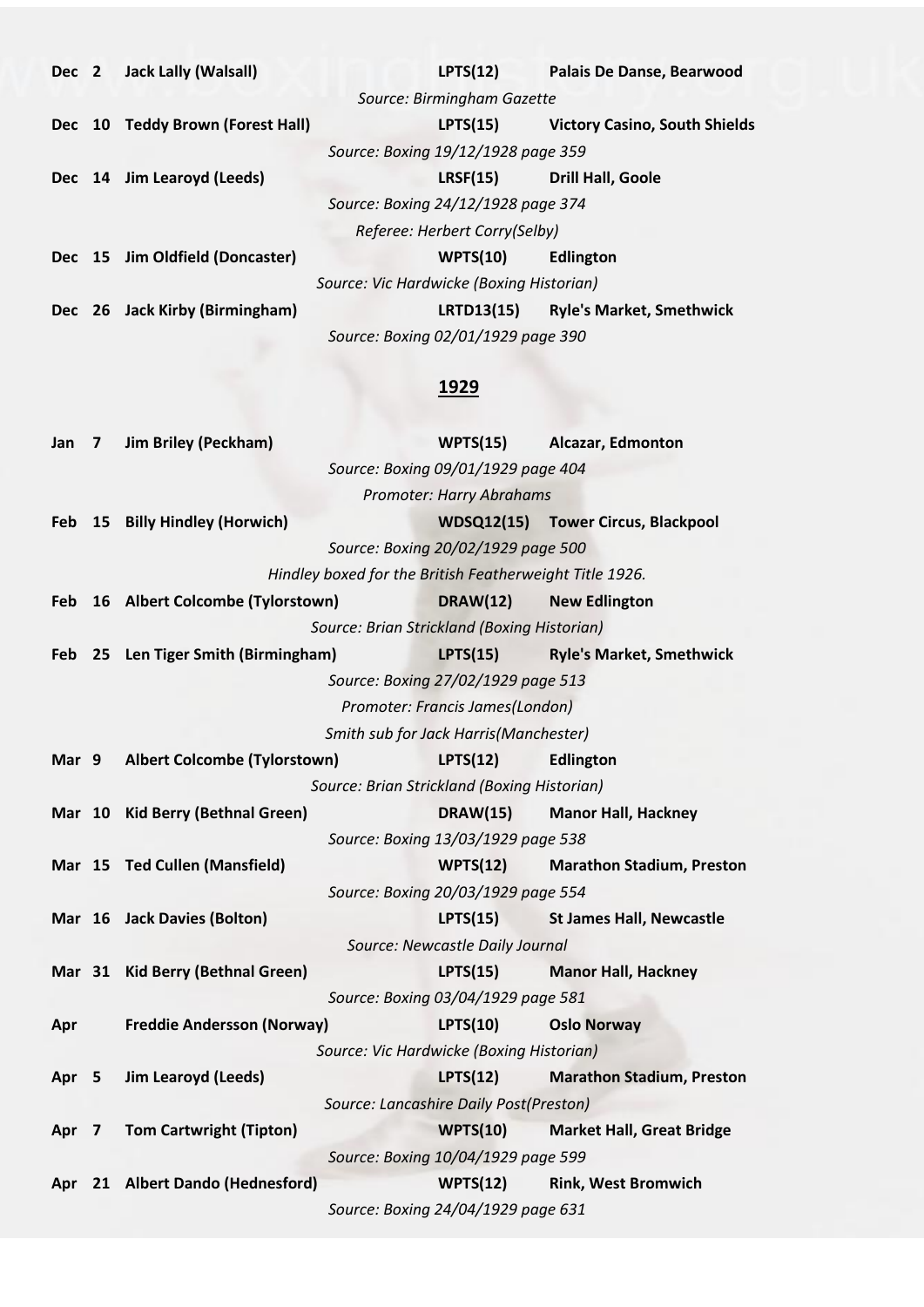|       |                                             | May 3 Pat Rafferty (Walsall)        | LPTS(10)                                               | <b>Station Street AC, Darlaston</b>     |
|-------|---------------------------------------------|-------------------------------------|--------------------------------------------------------|-----------------------------------------|
|       |                                             |                                     | Source: Boxing 08/05/1929 page 661                     |                                         |
|       |                                             | May 12 Jack Cooper (Birmingham)     |                                                        | WPTS(12) Rink, West Bromwich            |
|       |                                             |                                     | Source: Boxing 15/05/1929 page 674                     |                                         |
|       |                                             |                                     | Attendance: 4000                                       |                                         |
|       |                                             | May 18 Tom Cartwright (Tipton)      | LPTS(12)                                               | <b>Football Ground, Cradley Heath</b>   |
|       |                                             |                                     | Source: Boxing 22/05/1929 page 685                     |                                         |
|       |                                             |                                     | £25 a side                                             |                                         |
|       |                                             | May 19 Jimmy Stone (Leicester)      | <b>LRTD7(10)</b>                                       | <b>Market Hall, Great Bridge</b>        |
|       |                                             |                                     | Source: Boxing 22/05/1929 page 685                     |                                         |
|       |                                             |                                     | damaged eye                                            |                                         |
|       |                                             | Jun 1 Tommy Dexter (Sheffield)      |                                                        | LPTS(12) Arcadia, Sheffield             |
|       |                                             |                                     | Source: Boxing 05/06/1929 page 708                     |                                         |
| Jul   |                                             | 27 Tommy Dexter (Sheffield)         | LPTS(10)                                               | Arcadia, Sheffield                      |
|       |                                             |                                     | Source: Boxing 31/07/1929 page 79                      |                                         |
|       |                                             | Aug 11 Jack Cooper (Birmingham)     |                                                        | WDSQ10(12) Rink, West Bromwich          |
|       |                                             |                                     | Source: Boxing 14/08/1929 page 104                     |                                         |
|       |                                             |                                     | <b>Promoter: Ted Salmon</b>                            |                                         |
|       |                                             | Aug 19 Jim Birch (Barnsley)         | LPTS(12)                                               | <b>Dearne Athletic Ground, Barnsley</b> |
|       |                                             |                                     | Source: Barnsley Chronicle                             |                                         |
|       |                                             | Sep 18 Jack Kirby (Birmingham)      |                                                        | WRTD7(15) Rink, West Bromwich           |
|       |                                             |                                     | Source: Boxing 25/09/1929 page 197                     |                                         |
|       |                                             | Sep 23 Farmer Jackson (Doncaster)   | <b>WPTS(10)</b>                                        | <b>Thorne Moorends</b>                  |
|       |                                             |                                     | Source: Brian Strickland (Boxing Historian)            |                                         |
|       |                                             | Oct 20 Tommy Little (Notting Hill)  | LPTS(15)                                               | <b>Vale Hall, Kilburn</b>               |
|       |                                             |                                     | Source: Boxing 23/10/1929 page 258                     |                                         |
|       |                                             | Oct 21 Jack Glover (Barnsley)       | <b>LPTS(15)</b>                                        | <b>Chesterfield</b>                     |
|       | Source: Brian Strickland (Boxing Historian) |                                     |                                                        |                                         |
| Nov 3 |                                             |                                     |                                                        |                                         |
|       |                                             | <b>Jack Wright (Paddington)</b>     | LPTS(15)                                               | Vale Hall, Kilburn                      |
|       |                                             |                                     | Source: Boxing 06/11/1929 page 291                     |                                         |
|       |                                             | Nov 15 Gunner Thompson (Alfreton)   | <b>WRTD2(10)</b>                                       | <b>Drill Hall, Clay Cross</b>           |
|       |                                             |                                     | Source: Nottingham Daily Journal                       |                                         |
|       |                                             | Nov 25 Charlie Keeling (Nottingham) | LPTS(12)                                               | Co-op Hall, Rugby                       |
|       |                                             |                                     | Source: Boxing 04/12/1929 page 360                     |                                         |
| Dec 6 |                                             | <b>Jim Oldfield (Doncaster)</b>     | WPTS(15)                                               | <b>Drill Hall, Clay Cross</b>           |
|       |                                             |                                     | Source: Nottingham Daily Journal                       |                                         |
| Dec 8 |                                             | <b>Luther Walker (Bulwell)</b>      | <b>WRTD5(15)</b>                                       | Market Hall, Kirkby-in-Ashfield         |
|       |                                             |                                     | Source: Nottingham Daily Journal                       |                                         |
|       |                                             |                                     | Referee: Tom Carlisle(Nottingham)                      |                                         |
| Dec 9 |                                             | <b>Bert Priestley (Mexborough)</b>  | LRTD7                                                  | <b>Cleethorpes</b>                      |
|       |                                             |                                     | Source: Brian Strickland (Boxing Historian)            |                                         |
|       |                                             |                                     | (Yorkshire Lightweight Title)                          |                                         |
| Dec   | 10                                          | <b>Charlie Keeling (Nottingham)</b> | <b>LRTD6(12)</b><br>Source: Boxing 18/12/1929 page 392 | <b>Granby Halls, Leicester</b>          |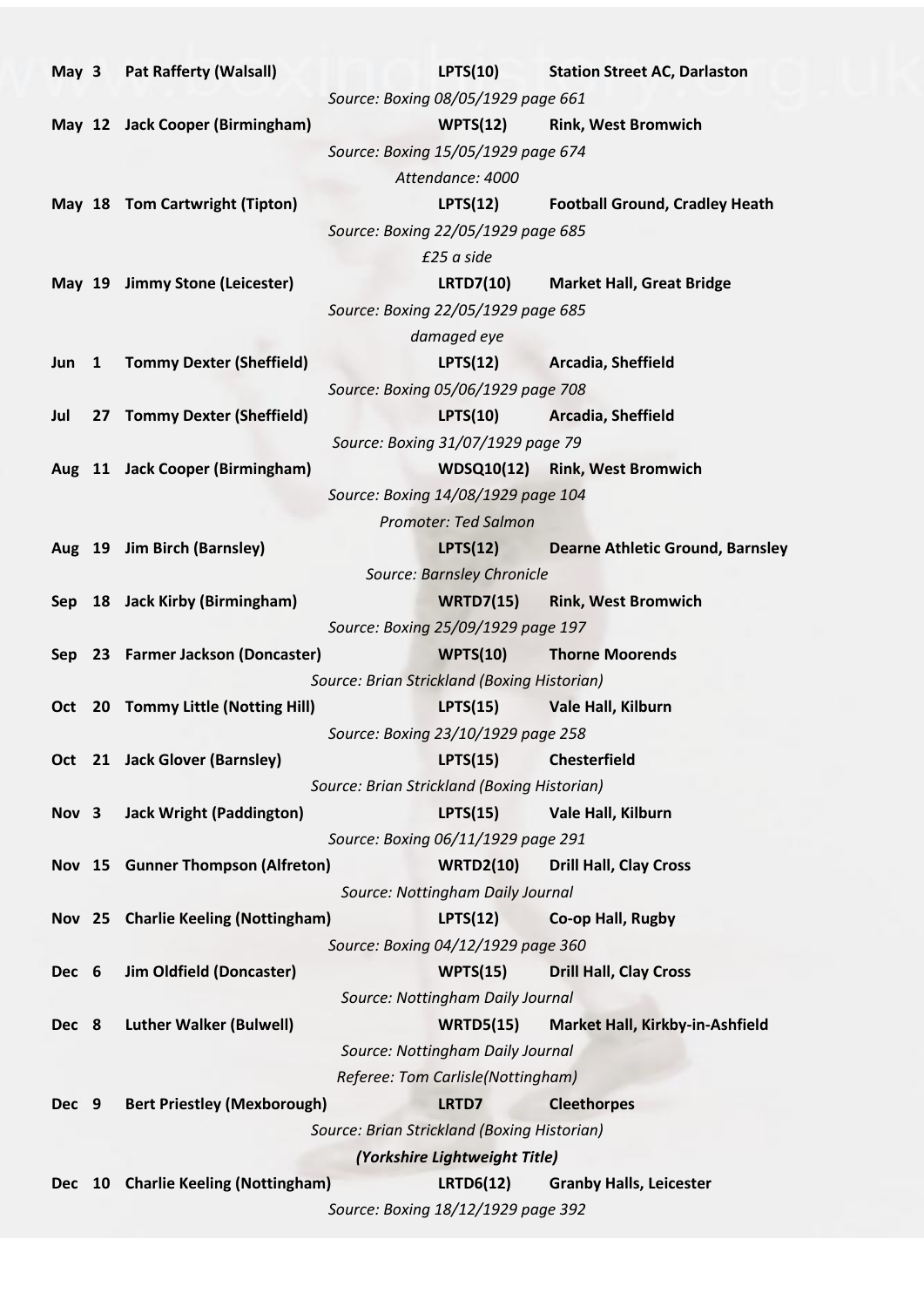*Source: Nottingham Daily Journal*

| Jan           | 5                       | Len George (Custom House)           |                                                    | <b>DRAW(15)</b> | <b>Premierland, Whitechapel</b>      |
|---------------|-------------------------|-------------------------------------|----------------------------------------------------|-----------------|--------------------------------------|
|               |                         |                                     | Source: Boxing 08/01/1930 pages 435 and 434        |                 |                                      |
| Jan           |                         | 13 Bert Priestley (Mexborough)      |                                                    | <b>DRAW(12)</b> | <b>Pier Pavilion, Cleethorpes</b>    |
|               |                         |                                     | Source: Grimsby Daily Telegraph                    |                 |                                      |
|               |                         |                                     | (Yorkshire Lightweight Title)                      |                 |                                      |
|               |                         |                                     | Referee: E McDuggan(Doncaster)                     |                 |                                      |
| Jan           |                         | 16 Jack Harris (London)             | LPTS(12)                                           |                 | <b>Premierland, Whitechapel</b>      |
|               |                         |                                     | Source: Boxing 22/01/1930 page 466                 |                 |                                      |
| Jan           |                         | 24 Bob Bell (Belfast)               | <b>LPTS(10)</b>                                    |                 | <b>Belfast</b>                       |
|               |                         |                                     | Source: Doncaster Gazette                          |                 |                                      |
| Feb           | $\overline{\mathbf{3}}$ | <b>Nash Shakespeare (Wakefield)</b> | WPTS(12)                                           |                 | <b>Ideal Skating Rink, Harrogate</b> |
|               |                         |                                     | Source: Boxing 12/02/1930 page 515                 |                 |                                      |
|               |                         |                                     | Referee: Billy O'Brien Promoter: Starbeck BC       |                 |                                      |
| Feb           | - 9                     | <b>George Peck (Stepney)</b>        |                                                    | LPTS(12)        | <b>Premierland, Whitechapel</b>      |
|               |                         |                                     | Source: Boxing 12/02/1930 page 513                 |                 |                                      |
| Feb           |                         | 20 Sid Raiteri (Stratford)          |                                                    | LPTS(10)        | <b>Premierland, Whitechapel</b>      |
|               |                         |                                     | Source: Boxing 26/02/1930 page 545                 |                 |                                      |
|               |                         | Mar 10 Jim Learoyd (Leeds)          | LPTS(15)                                           |                 | <b>Ideal Skating Rink, Harrogate</b> |
|               |                         |                                     | Source: Boxing 19/03/1930 page 598                 |                 |                                      |
|               |                         |                                     | Referee: Billy O'Brien                             |                 |                                      |
|               |                         | Mar 15 Joe Brown (Bootle)           |                                                    | WPTS(15)        | <b>Belle Vue, Manchester</b>         |
|               |                         |                                     | Source: Boxing 19/03/1930 page 595                 |                 |                                      |
|               |                         | Mar 16 Len George (Custom House)    |                                                    |                 | LPTS(15) Vale Hall, Kilburn          |
|               |                         |                                     | Source: Boxing 19/03/1930 page 593                 |                 |                                      |
| <b>Mar</b> 25 |                         | <b>Harry White (Scunthorpe)</b>     |                                                    | <b>DRAW(12)</b> | <b>Corn Exchange, Grimsby</b>        |
|               |                         |                                     | Source: Hull and Lincolnshire Times                |                 |                                      |
|               |                         |                                     | Referee: Gus Platts Promoter: T Stokes             |                 |                                      |
|               |                         | Mar 29 Terence Key (Clay Cross)     | WDSQ4                                              |                 | <b>Drill Hall, Clay Cross</b>        |
|               |                         |                                     | Source: Brian Strickland (Boxing Historian)        |                 |                                      |
| Apr           |                         | 13 Paddy Jones (Shotton)            | WPTS(12)                                           |                 | NSC, Leeds                           |
|               |                         |                                     | Source: Boxing 16/04/1930 page 662                 |                 |                                      |
| May 8         |                         | <b>Billy O'Brien (Chicago USA)</b>  | <b>DRAW(10)</b>                                    |                 | <b>Corn Hall, Norwich</b>            |
|               |                         |                                     | Source: Eastern Daily Press (Norwich)              |                 |                                      |
|               |                         |                                     | Referee: George Seymour(NSC) Promoter: Alf Stewart |                 |                                      |
|               |                         | May 12 Sol Severns (Chesterfield)   | <b>WPTS(10)</b>                                    |                 | <b>Town Hall, Alfreton</b>           |
|               |                         |                                     | Source: Alfreton and Belper Journal                |                 |                                      |
|               |                         |                                     | Referee: Johnny Lowry                              |                 |                                      |
|               |                         | May 31 Ginger Williams (Doncaster)  | WPTS(12)                                           |                 | Forester's Arms, Adwick-le-Street    |
|               |                         |                                     | Source: Doncaster Gazette                          |                 |                                      |
|               |                         |                                     | Promoter: Harry Ramsden                            |                 |                                      |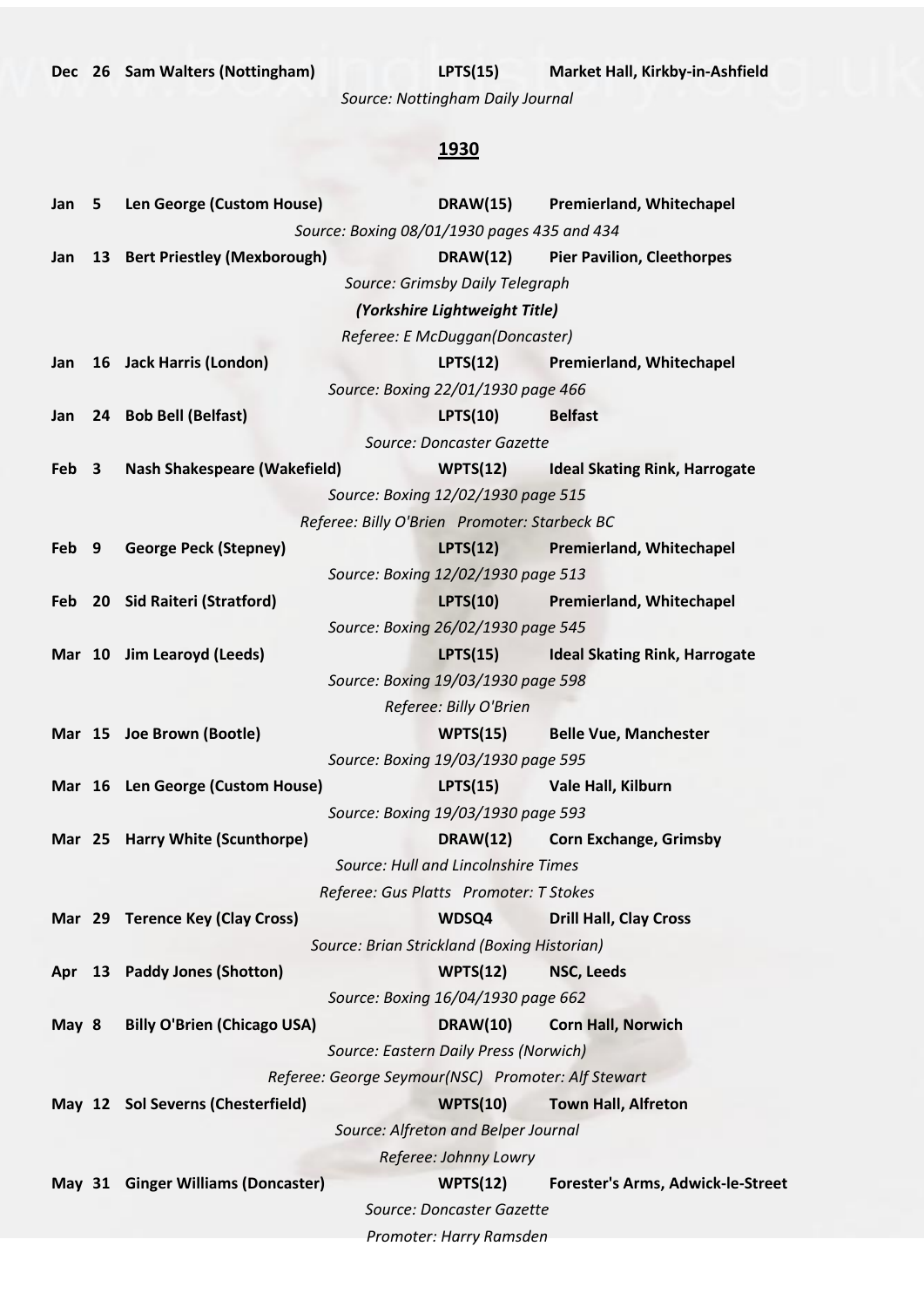| Jun              |                                        | 14 Alf Butters (Doncaster)          | <b>LRTD6(10)</b>                                     | Forester's Arms, Adwick-le-Street           |
|------------------|----------------------------------------|-------------------------------------|------------------------------------------------------|---------------------------------------------|
|                  |                                        |                                     | Source: Doncaster Gazette                            |                                             |
|                  |                                        |                                     | Promoter: Harry Ramsden                              |                                             |
| Jul              | 5                                      | <b>Billy Edmunds (Coventry)</b>     | LPTS(15)                                             | The Nest, Norwich                           |
|                  |                                        |                                     | Source: Boxing 09/07/1930 pages 29 and 28            |                                             |
| Jul              |                                        | 21 Harry White (Scunthorpe)         | <b>DRAW(12)</b>                                      | Scunthorpe                                  |
|                  |                                        |                                     | Source: Vic Hardwicke (Boxing Historian)             |                                             |
| Aug 2            |                                        | <b>Eric Slater (South Elmsall)</b>  | <b>DRAW(10)</b>                                      | <b>Rugby Football Ground, South Elmsall</b> |
|                  |                                        |                                     | Source: Doncaster Gazette                            |                                             |
|                  |                                        |                                     | Referee: Bob Bean(Doncaster) Attendance: 700         |                                             |
|                  |                                        | Aug 25 Harry White (Scunthorpe)     | LPTS(12)                                             | <b>Central Hall, Scunthorpe</b>             |
|                  |                                        |                                     | Source: Scunthorpe and Frodingham Star               |                                             |
| Sep 8            |                                        | Len George (Custom House)           | WKO7                                                 | <b>Scunthorpe</b>                           |
|                  | Source: Scunthorpe and Frodingham Star |                                     |                                                      |                                             |
| Sep              |                                        | 15 Tom Bailey (Liverpool)           | <b>LRTD7(15)</b>                                     | <b>Belle Vue, Manchester</b>                |
|                  |                                        |                                     | Source: Boxing 17/09/1930 pages 185 and 184          |                                             |
|                  |                                        | Sep 23 Charlie Barlow (Manchester)  | <b>LPTS(15)</b>                                      | Cavendish Street AC, Ashton-under-Lyne      |
|                  |                                        |                                     | Source: Boxing 01/10/1930 page 217                   |                                             |
|                  |                                        |                                     | Referee: Kid Furness                                 |                                             |
|                  |                                        | Sep 23 Billy Granelly (Pontypridd)  | LPTS(12)                                             | <b>Music Hall, Shrewsbury</b>               |
|                  |                                        |                                     | Source: Shrewsbury Chronicle                         |                                             |
|                  |                                        |                                     | Granelly boxed for the Welsh Lightweight Title 1931. |                                             |
|                  |                                        |                                     | <b>Promoter: Sam Powell</b>                          |                                             |
|                  |                                        | Oct 26 Syd Conn (Hightown)          | WPTS(15)                                             | Adelphi Club, Salford                       |
|                  |                                        |                                     | Source: Brian Strickland (Boxing Historian)          |                                             |
|                  |                                        | Oct 29 Alf Paolozzi (North Shields) | <b>LRTD7(12)</b>                                     | <b>Winter Gardens, Morecambe</b>            |
|                  |                                        |                                     | Source: Boxing 05/11/1930 page 298                   |                                             |
| Nov <sub>9</sub> |                                        | <b>Arthur Evitt (Manchester)</b>    | LPTS(15)                                             | Adelphi Club, Salford                       |
|                  |                                        |                                     | Source: Boxing 12/11/1930 page 314                   |                                             |

| Jan        |           | 19 Johnny Grayson (Grimsby)        | <b>DRAW(12)</b>                             | Scunthorpe                               |
|------------|-----------|------------------------------------|---------------------------------------------|------------------------------------------|
|            |           |                                    | Source: Scunthorpe and Frodingham Star      |                                          |
| Feb 6      |           | <b>Johnny Mason</b>                | LPTS(8)                                     | <b>Drill Hall, Camden Town</b>           |
|            |           |                                    | Source: Boxing 11/02/1931 page 520          |                                          |
| May $11$   |           | <b>George Adams (Sheffield)</b>    | <b>LPTS</b>                                 | Scunthorpe                               |
|            |           |                                    | Source: Brian Strickland (Boxing Historian) |                                          |
| May $30$   |           | <b>Fred Gee (Dinnington)</b>       | <b>WDSQ3(10)</b>                            | <b>Maltby</b>                            |
|            |           |                                    | Source: Vic Hardwicke (Boxing Historian)    |                                          |
| Jun 6      |           | Alf Joyner (Doncaster)             | WKO <sub>2</sub>                            | <b>Forester's Arms, Adwick-le-Street</b> |
|            |           |                                    | Source: Brian Strickland (Boxing Historian) |                                          |
| <b>Jun</b> | <b>20</b> | <b>Eric Slater (South Elmsall)</b> | <b>DRAW(10)</b>                             | Forester's Arms, Adwick-le-Street        |
|            |           |                                    | Source: Brian Strickland (Boxing Historian) |                                          |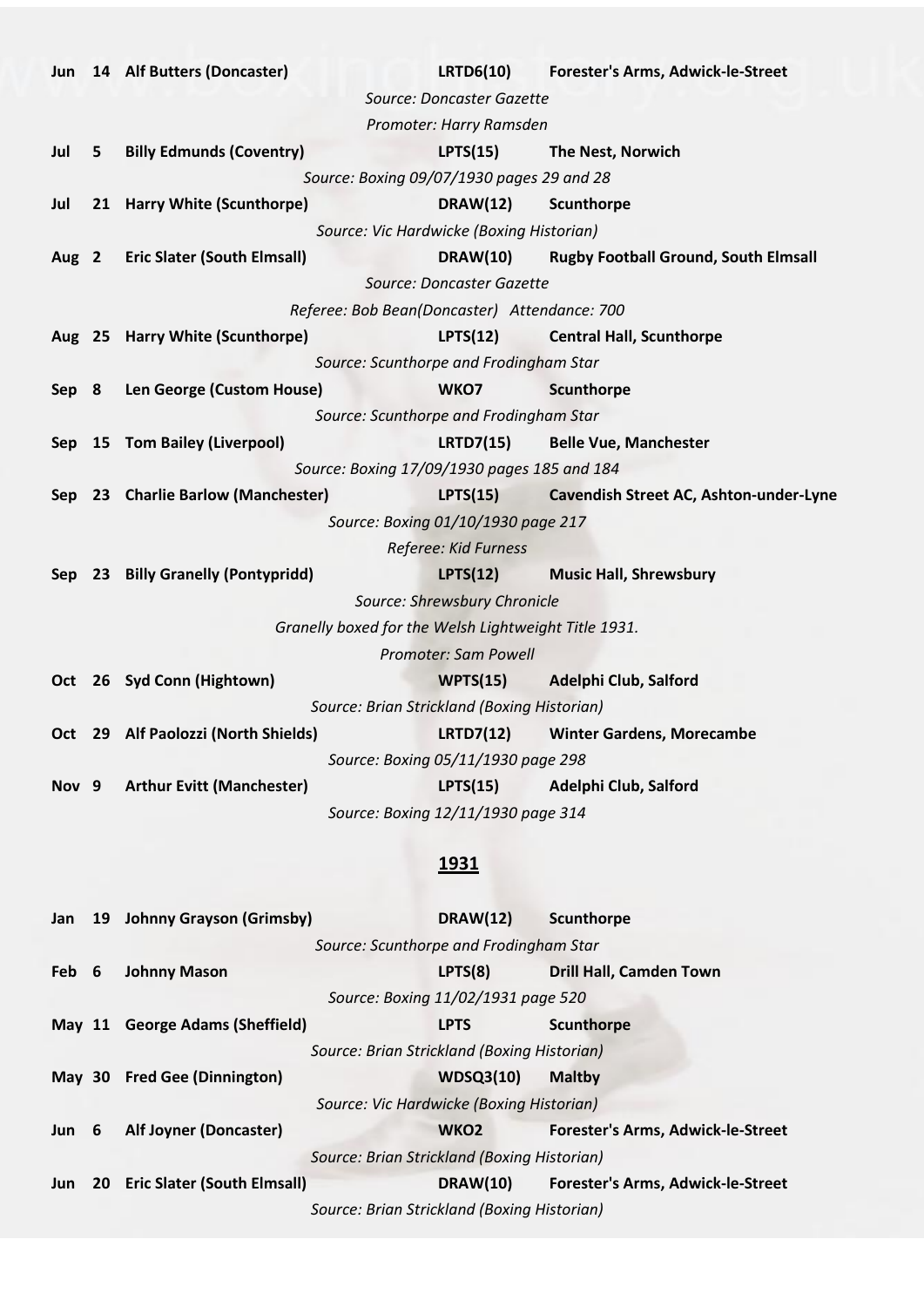| Jul              |   | 11 Kid Abrahams (Doncaster)                                           | WPTS(10)                                    | <b>Picture House, Maltby</b>             |
|------------------|---|-----------------------------------------------------------------------|---------------------------------------------|------------------------------------------|
|                  |   |                                                                       | Source: Rotherham Advertiser                |                                          |
|                  |   |                                                                       | <b>Promoter: C Davies</b>                   |                                          |
| Jul              |   | 18 Joe Leighton (Doncaster)                                           | WPTS(10)                                    | <b>Edlington</b>                         |
|                  |   |                                                                       | Source: Brian Strickland (Boxing Historian) |                                          |
|                  |   | Aug 2 Eric Slater (South Elmsall)                                     | <b>LRTD3(12)</b>                            | <b>Stadium, Barnsley</b>                 |
|                  |   |                                                                       | Source: Boxing 05/08/1931 page 93           |                                          |
| Aug 7            |   | <b>Ginger Williams (Doncaster)</b>                                    | WPTS(10)                                    | <b>Football Ground, Denaby</b>           |
|                  |   |                                                                       | Source: Boxing 12/08/1931 pages 107 and 108 |                                          |
|                  |   |                                                                       | Promoter: Frank Lane                        |                                          |
|                  |   | Aug 29 Joe Leighton (Doncaster)                                       | WPTS(10)                                    | <b>Miners Welfare Hall, Edlington</b>    |
|                  |   |                                                                       | Source: Boxing 02/09/1931 pages 156 and 157 |                                          |
|                  |   | Sep 14 Jack Butler (Chesterfield)                                     | <b>DRAW(12)</b>                             | <b>Drill Hall, Clay Cross</b>            |
|                  |   |                                                                       | Source: Nottingham Daily Journal            |                                          |
|                  |   | Oct 10 Jack Tierney (Doncaster)                                       | <b>DRAW(10)</b>                             | Miners Welfare Institute, Edlington      |
|                  |   |                                                                       | Source: Boxing 14/10/1931 page 252          |                                          |
|                  |   |                                                                       | Referee: Johnny Lowry                       |                                          |
| Nov <sub>7</sub> |   | <b>Chocolate Kid Melgram (Otley)</b>                                  | <b>DRAW(10)</b>                             | <b>Edlington</b>                         |
|                  |   |                                                                       | Source: Rotherham Advertiser                |                                          |
|                  |   | Nov 13 Kid Close (Leeds)                                              |                                             | WPTS(10) Gaiety Skating Rink, Castleford |
|                  |   |                                                                       | Source: Yorkshire Post                      |                                          |
|                  |   | Nov 27 Eric Slater (South Elmsall)                                    | WPTS(10)                                    | <b>Gaiety Skating Rink, Castleford</b>   |
|                  |   |                                                                       | Source: John Hand (Boxing Historian)        |                                          |
| Dec 5            |   | <b>Kid Haycox (Mansfield)</b>                                         | WPTS(10)                                    | <b>Miners Welfare, Edlington</b>         |
|                  |   |                                                                       | Source: Boxing 09/12/1931 page 10           |                                          |
|                  |   | Dec 11 Eric Slater (South Elmsall)                                    | WPTS(12)                                    | <b>Castleford</b>                        |
|                  |   |                                                                       | Source: John Hand (Boxing Historian)        |                                          |
| <b>Dec</b>       |   | 14 Seaman Tommy Watson (Newcastle)                                    | LPTS(12)                                    | Casino, Rochester                        |
|                  |   |                                                                       | Source: Boxing 16/12/1931 page 10           |                                          |
|                  |   | Watson was British Featherweight Champion 1932-34.                    |                                             |                                          |
|                  |   | Dec 26 Sam Minto (Barbados)                                           | <b>DRAW(10)</b>                             | <b>Forester's Arms, Adwick-le-Street</b> |
|                  |   |                                                                       | Source: Brian Strickland (Boxing Historian) |                                          |
|                  |   |                                                                       |                                             |                                          |
|                  |   |                                                                       | <u>1932</u>                                 |                                          |
|                  |   |                                                                       |                                             |                                          |
| Jan              | 3 | <b>Ernie Moyse (Eccles)</b>                                           | <b>WRTD9(12)</b>                            | <b>Imperial Hall, Barnsley</b>           |
|                  |   |                                                                       | Source: Boxing 06/01/1932 page 10           |                                          |
| Jan              |   | 14 Tommy Spiers (Alloa)                                               | LPTS(15)                                    | <b>Scottish Stadium, Govan</b>           |
|                  |   |                                                                       | Source: Glasgow Evening Citizen             |                                          |
|                  |   | Spiers boxed a British Lightweight Title Eliminator 1933 and 1934 and |                                             |                                          |
|                  |   | twice in 1935 and was Scottish Area Lightweight Champion 1934.        |                                             |                                          |
| Jan              |   | 16 Dan McGarry (Leith)                                                | <b>DRAW(12)</b>                             | The Ring, Glasgow                        |
|                  |   |                                                                       | Source: Glasgow Evening Citizen             |                                          |
|                  |   | McGarry was Scottish Area Featherweight Champion 1931-32.             |                                             |                                          |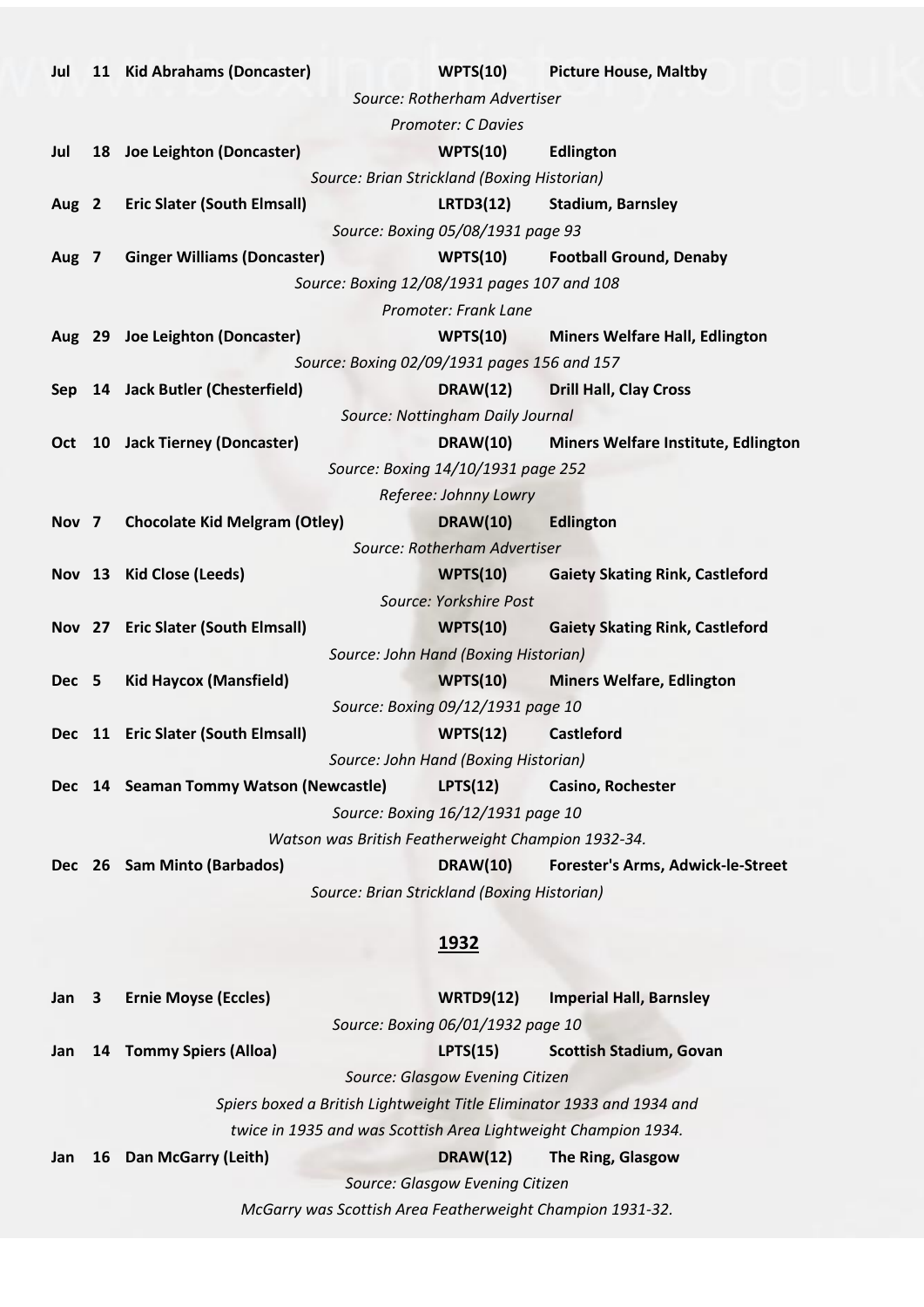| Jan              |              | 18 Jim Boyle (Coatbridge)       | WPTS(6)                                                | <b>Scottish Stadium, Govan</b>                 |
|------------------|--------------|---------------------------------|--------------------------------------------------------|------------------------------------------------|
|                  |              |                                 | Source: Glasgow Evening Citizen                        |                                                |
| Jan              |              | 30 Sonny Lee (Leeds)            | <b>LPTS(10)</b>                                        | <b>Town Hall, Retford</b>                      |
|                  |              |                                 | Source: Retford Gainsborough and Worksop Times         |                                                |
|                  |              |                                 | Lee boxed a British Lightweight Title Eliminator 1935. |                                                |
| Feb 6            |              | <b>Young Dyson (London)</b>     | <b>WRTD2(10)</b>                                       | <b>Miners Institute, Edlington</b>             |
|                  |              |                                 | Source: Boxing 17/02/1932 page 11                      |                                                |
| <b>Feb</b>       |              | 27 Sonny Lee (Leeds)            | <b>LPTS(10)</b>                                        | <b>Town Hall, Retford</b>                      |
|                  |              |                                 | Source: Retford Gainsborough and Worksop Times         |                                                |
|                  |              |                                 | Promoter: Dick Dibley Attendance: 800                  |                                                |
|                  |              | Mar 14 Bert Swaddle (Gateshead) | WPTS(10)                                               | <b>Drill Hall, Worksop</b>                     |
|                  |              |                                 | Source: Boxing 23/03/1932 page 13                      |                                                |
|                  |              |                                 | Promoter: W Hunt(Bramley)                              |                                                |
| Apr <sub>2</sub> |              | <b>Sam Minto (Barbados)</b>     | WPTS(10)                                               | <b>Town Hall, Retford</b>                      |
|                  |              |                                 | Source: Boxing 06/04/1932 page 13                      |                                                |
| Apr 3            |              | <b>Bert Swaddle (Gateshead)</b> | <b>LPTS(10)</b>                                        | Palais de Danse, Rawmarsh                      |
|                  |              |                                 | Source: Boxing 06/04/1932 pages 10 and 11              |                                                |
|                  |              |                                 | Promoter: Sam Moreton                                  |                                                |
|                  |              | Apr 15 Jim Crofton (London)     | WPTS(10)                                               | <b>Drill Hall, Lincoln</b>                     |
|                  |              |                                 | Source: Lincoln Rutland and Stamford Mercury           |                                                |
|                  |              | May 14 Bert Swaddle (Gateshead) | <b>DRAW(10)</b>                                        | <b>Netherholme Stadium, Worksop</b>            |
|                  |              |                                 | Source: Boxing 18/05/1932 page 14                      |                                                |
|                  |              |                                 | Promoter: William Hunt(Bramley)                        |                                                |
|                  |              | May 16 Ted Cullen (Mansfield)   | <b>DRAW(10)</b>                                        | <b>Town Hall, Retford</b>                      |
|                  |              |                                 | Source: Retford Gainsborough and Worksop Times         |                                                |
|                  |              |                                 | Referee: Dick Butcher                                  |                                                |
|                  |              | May 20 Kid Haycox (Mansfield)   | <b>DRAW(10)</b>                                        | Stocksbridge                                   |
|                  |              |                                 | Source: Brian Strickland (Boxing Historian)            |                                                |
| Jun              |              | 18 Kid Haycox (Mansfield)       | WPTS(12)                                               | <b>Brick and Tile Football Ground, Retford</b> |
|                  |              |                                 | Source: Boxing 22/06/1932 page 10                      |                                                |
|                  |              |                                 | Attendance: 1000                                       |                                                |
| Jul              | $\mathbf{2}$ | <b>Ted Cullen (Mansfield)</b>   | <b>DRAW(10)</b>                                        | <b>Mansfield</b>                               |
|                  |              |                                 | Source: Vic Hardwicke (Boxing Historian)               |                                                |
| Jul              | $\mathbf{2}$ | Joe Leighton (Doncaster)        | <b>WPTS(10)</b>                                        | <b>Brick and Tile Football Ground, Retford</b> |
|                  |              |                                 | Source: Boxing 07/07/1932 page 14                      |                                                |
| Jul              |              | 18 Fred Oldfield (Doncaster)    | LPTS(10)                                               | <b>Football ground, Newark</b>                 |
|                  |              |                                 | Source: Newark Advertiser                              |                                                |
|                  |              |                                 | Referee: Bert Ross(Lincoln)                            |                                                |
| Jul              |              | 30 Luther Walker (Bulwell)      | WKO5                                                   | <b>Chesterfield</b>                            |
|                  |              |                                 | <b>Source: Topical Times</b>                           |                                                |
|                  |              | Aug 13 Kid Brooks (Aldgate)     | WPTS(10)                                               | <b>Greyhound Stadium, Rotherham</b>            |
|                  |              |                                 | Source: Boxing 17/08/1932 page 12                      |                                                |
|                  |              |                                 | Attendance: 1500                                       |                                                |
|                  |              | Aug 18 Jerry Sands (Lambeth)    | <b>WRTD7(12)</b>                                       | <b>Alexandra Palace</b>                        |
|                  |              |                                 | Source: Boxing 24/08/1932 page 8                       |                                                |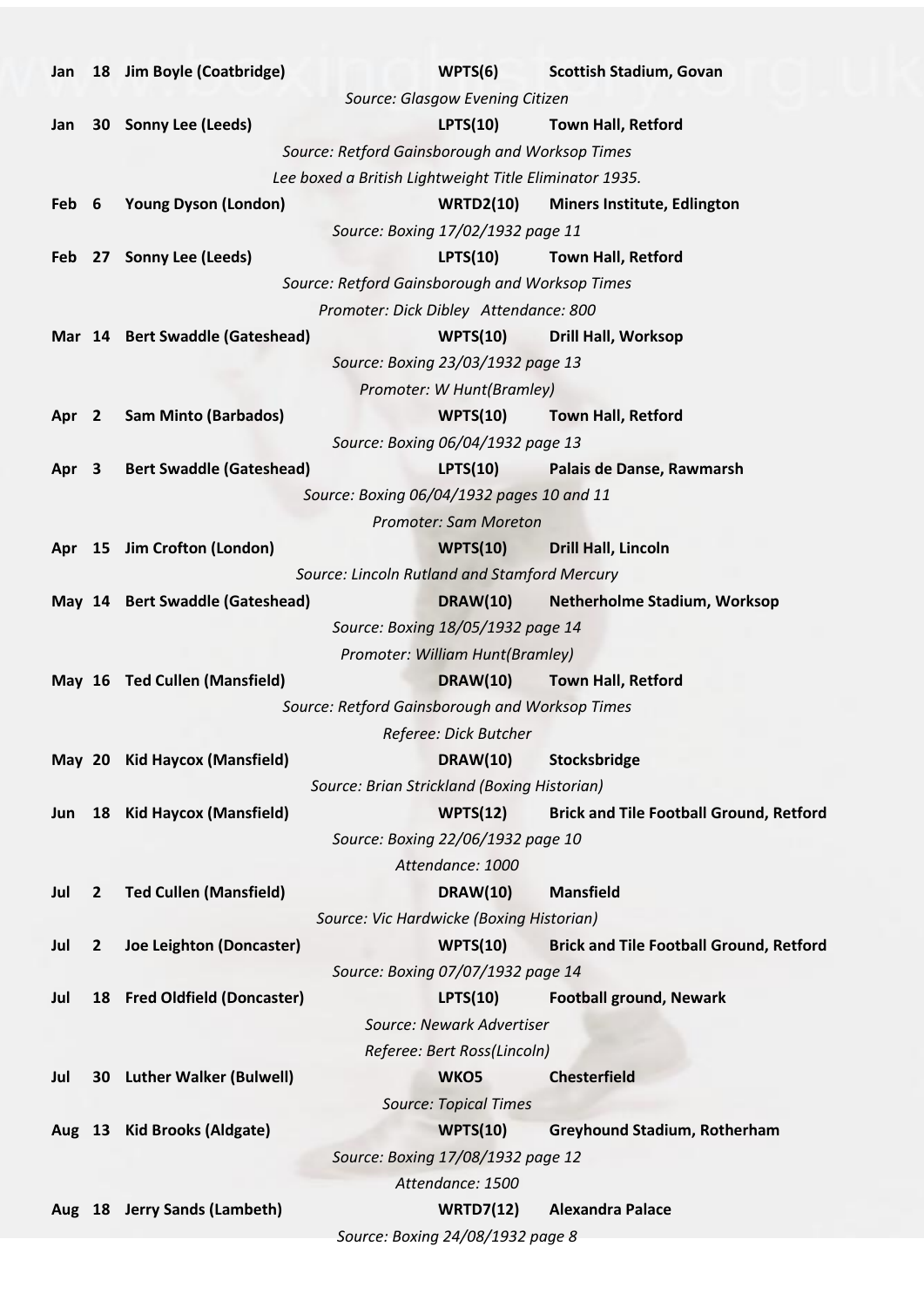| Sep 3 |                 | <b>Howard Powell (Sheffield)</b>  | <b>DRAW(10)</b>                                      | <b>Miners Welfare Hall, Edlington</b> |
|-------|-----------------|-----------------------------------|------------------------------------------------------|---------------------------------------|
|       |                 |                                   | Source: Boxing 07/09/1932 page 12                    |                                       |
|       |                 | Sep 12 Alan Kennedy (Langwith)    | <b>LPTS(10)</b>                                      | <b>Chesterfield</b>                   |
|       |                 |                                   | Source: Vic Hardwicke (Boxing Historian)             |                                       |
|       |                 | Sep 20 Howard Powell (Sheffield)  | WPTS(10)                                             | Womens Institute Hall, Wymondham      |
|       |                 |                                   | Source: Eastern Daily Press (Norwich)                |                                       |
|       |                 |                                   | Referee: Jack Forster                                |                                       |
| Sep   |                 | 20 Joe Leighton (Doncaster)       | <b>WRTD4(10)</b>                                     | Corn Hall, North Walsham              |
|       |                 |                                   | Source: Eastern Daily Press (Norwich)                |                                       |
|       |                 |                                   | Referee: Jack Towler                                 |                                       |
|       |                 | Sep 23 Howard Powell (Sheffield)  | <b>DRAW(10)</b>                                      | <b>New Hall, Dereham</b>              |
|       |                 |                                   | Source: Eastern Daily Press (Norwich)                |                                       |
| Oct   |                 | 14 Jim Travis (Oldham)            | WPTS(10)                                             | Drill Hall, Lincoln                   |
|       |                 |                                   | Source: Retford Gainsborough and Worksop Times       |                                       |
|       |                 | Oct 24 Alan Kennedy (Langwith)    | <b>LPTS(10)</b>                                      | <b>Chesterfield</b>                   |
|       |                 |                                   | Source: Vic Hardwicke (Boxing Historian)             |                                       |
|       |                 | Oct 31 Kid Law (Doncaster)        | LDSQ8(15)                                            | <b>Drill Hall, Coventry</b>           |
|       |                 |                                   | Source: Boxing 09/11/1932 page 14                    |                                       |
|       |                 | Nov 11 Selwyn Davies (Caerau)     | LPTS(15)                                             | <b>Judges Hall, Trealaw</b>           |
|       |                 |                                   | Source: Boxing 16/11/1932 pages 13 and 14            |                                       |
|       |                 |                                   | Davies boxed for the Welsh Featherweight Title 1931. |                                       |
|       |                 | Nov 14 Kid Law (Edlington)        | WPTS(12)                                             | <b>Drill Hall, Coventry</b>           |
|       |                 |                                   | Source: Birmingham Gazette                           |                                       |
|       |                 |                                   | Referee: Les Tarrant                                 |                                       |
|       |                 | Nov 19 Herman Higgins (Worksop)   | <b>WRTD(10)</b>                                      | <b>Town Hall, Retford</b>             |
|       |                 |                                   | Source: Retford Gainsborough and Worksop Times       |                                       |
|       |                 |                                   | Promoter: Dick Dibley                                |                                       |
| Dec 9 |                 | Joe Leighton (Doncaster)          | WPTS(10)                                             | Drill Hall, Lincoln                   |
|       |                 |                                   | Source: Harold Alderman (Boxing Historian)           |                                       |
|       |                 | Dec 21 George Gledhill (Halifax)  | LDSQ5(12)                                            | <b>Skipton</b>                        |
|       |                 |                                   | Source: Boxing 29/12/1932 page 10                    |                                       |
|       |                 |                                   |                                                      |                                       |
|       |                 |                                   | <u>1933</u>                                          |                                       |
|       |                 |                                   |                                                      |                                       |
| Feb   |                 | 17 Nash Shakespeare (Wakefield)   | WPTS(10)                                             | <b>Gaiety, Castleford</b>             |
|       |                 |                                   | Source: Pontefract Advertiser                        |                                       |
|       |                 | Mar 12 Boy Watson (York)          | <b>WPTS(10)</b>                                      | <b>Guisley</b>                        |
|       |                 |                                   | Source: Vic Hardwicke (Boxing Historian)             |                                       |
|       |                 | Mar 19 Bob Sherry (South Elmsall) | <b>WPTS</b>                                          | <b>Stadium, South Elmsall</b>         |
|       |                 |                                   | Source: Boxing 29/03/1933 page 13                    |                                       |
|       |                 | Mar 21 Tommy Dexter (Sheffield)   | <b>WPTS(10)</b>                                      | Lincoln                               |
|       |                 |                                   | Source: Nottingham Daily Journal                     |                                       |
| Apr   | 10 <sub>1</sub> | <b>Kid Haycox (Mansfield)</b>     | <b>DRAW(10)</b>                                      | <b>Drill Hall, Chesterfield</b>       |

*Source: Derbyshire Times(Chesterfield)*

*Referee: Johnny Lowry Promoter: Johnny Lowry*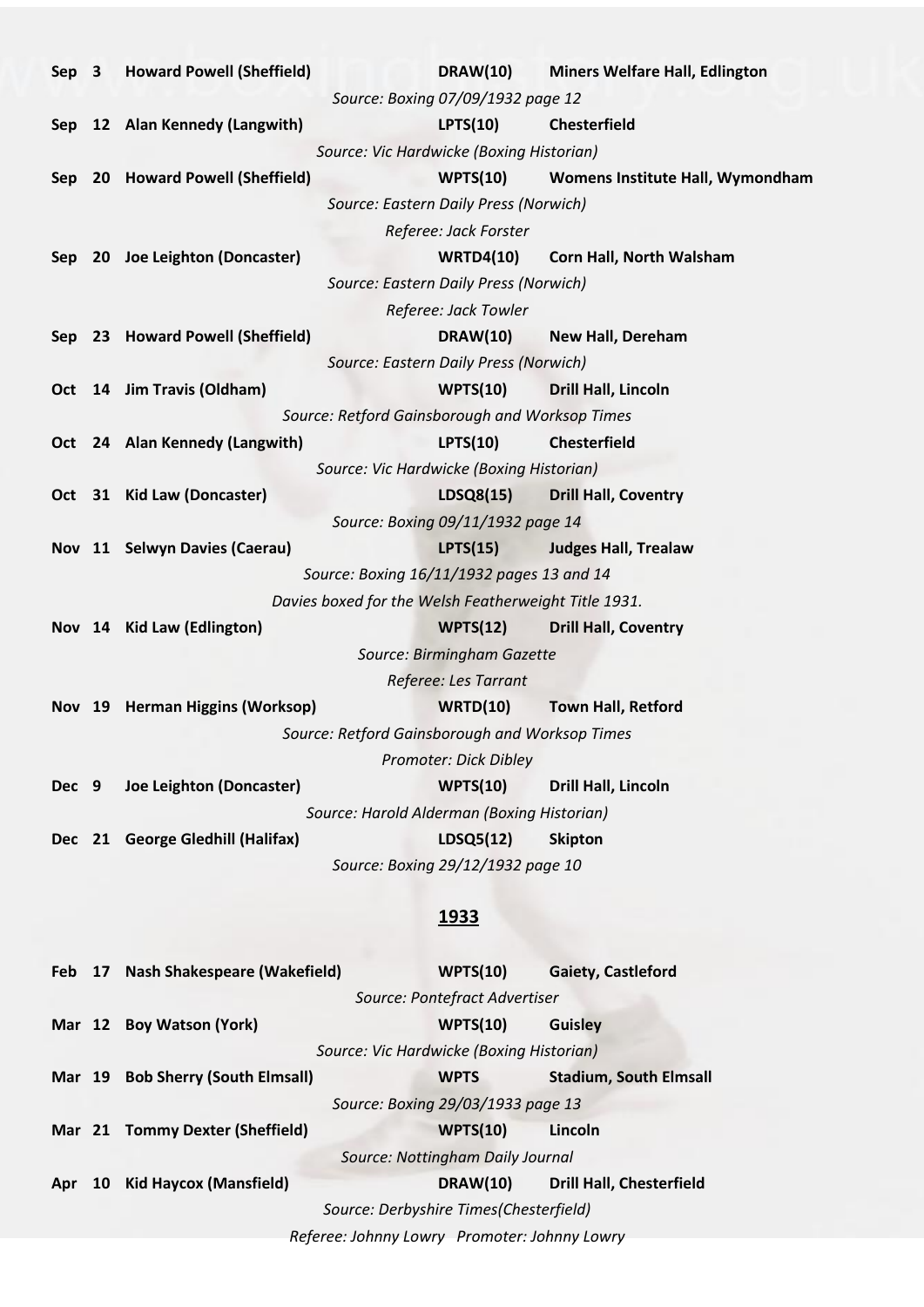|       |   | Apr 17 Howard Powell (Sheffield)  |                                                 | LDSQ6(12) Drill Hall, Worksop               |
|-------|---|-----------------------------------|-------------------------------------------------|---------------------------------------------|
|       |   |                                   | Source: Worksop Guardian                        |                                             |
|       |   | May 13 Jack Tierney (Doncaster)   | <b>WRTD6(10)</b>                                | Edlington                                   |
|       |   |                                   | Source: Vic Hardwicke (Boxing Historian)        |                                             |
| Jul   | 8 | <b>Phil Kelly (Ollerton)</b>      |                                                 | DRAW(10) Colliery BC, Ollerton              |
|       |   |                                   | Source: Worksop Guardian                        |                                             |
|       |   | Sep 23 Tom Brannon (Rotherham)    | <b>DRAW(10)</b>                                 | <b>Retford</b>                              |
|       |   |                                   | Source: Vic Hardwicke (Boxing Historian)        |                                             |
|       |   | Nov 5 Charlie East (Canning Town) |                                                 | DRAW(12) Palais de Danse, East Ham          |
|       |   |                                   | Source: Boxing 08/11/1933 page 10               |                                             |
|       |   | Nov 10 Jim Bird (Gateshead)       |                                                 | LPTS(12) Albion Road Stadium, North Shields |
|       |   |                                   | Source: Boxing Weekly Record 15/11/1933 page 15 |                                             |
|       |   | Nov 19 Sol Severns (Chesterfield) |                                                 | LPTS(15) Palais de Danse, East Ham          |
|       |   |                                   | Source: Boxing 22/11/1933 page 10               |                                             |
|       |   | Dec 3 Johnny Gordon (Aldgate)     |                                                 | WPTS(12) Broadway Social Club, Stratford    |
|       |   |                                   | Source: Boxing 06/12/1933 page 10               |                                             |
| Dec 3 |   | <b>Billy Jones (Wales)</b>        | LPTS(6)                                         | <b>Mortlake Arena, Custom House</b>         |
|       |   |                                   | Source: Boxing 06/12/1933 page 10               |                                             |
|       |   |                                   | <b>Bicknell 2nd bout on bill</b>                |                                             |
| Dec 3 |   | <b>Sol Severns (Chesterfield)</b> | LDSQ2                                           | <b>Mortlake Arena, Custom House</b>         |
|       |   |                                   | Source: Boxing 06/12/1933 page 10               |                                             |

| Mar 1 |  | <b>Ginger Sadd (Norwich)</b>                                    | LPTS(12)                                | <b>Corn Hall, Norwich</b>       |
|-------|--|-----------------------------------------------------------------|-----------------------------------------|---------------------------------|
|       |  |                                                                 | Source: Eastern Daily Press (Norwich)   |                                 |
|       |  | Sadd boxed for the British Middleweight Title 1939 and was      |                                         |                                 |
|       |  | Eastern Counties Welterweight Champion 1935-36 and Eastern Area |                                         |                                 |
|       |  |                                                                 | Middleweight Champion 1937 and 1948-49. |                                 |
|       |  | Mar 26 Johnny Waples (Limehouse)                                | LPTS(12)                                | <b>Stadium Club, Holborn</b>    |
|       |  |                                                                 | Source: Boxing 28/03/1934 page 10       |                                 |
| May 4 |  | <b>George Creasey (Newark)</b>                                  | LPTS(10)                                | White Hart Garage, Gainsborough |
|       |  |                                                                 | Source: Boxing 09/05/1934 page 15       |                                 |

#### **1936**

**Mar 21 Tommy Orr (Conisborough) DRAW(10) Drill Hall, Denaby Main** *Source: Boxing 25/03/1936 page 20*

#### **1937**

**Mar 13 Tommy Spooner (Denaby) DRAW(10) Drill Hall, Denaby Main** *Source: Boxing 17/03/1937 page 16 Promoter: Tommy Edwards(the boxer)*